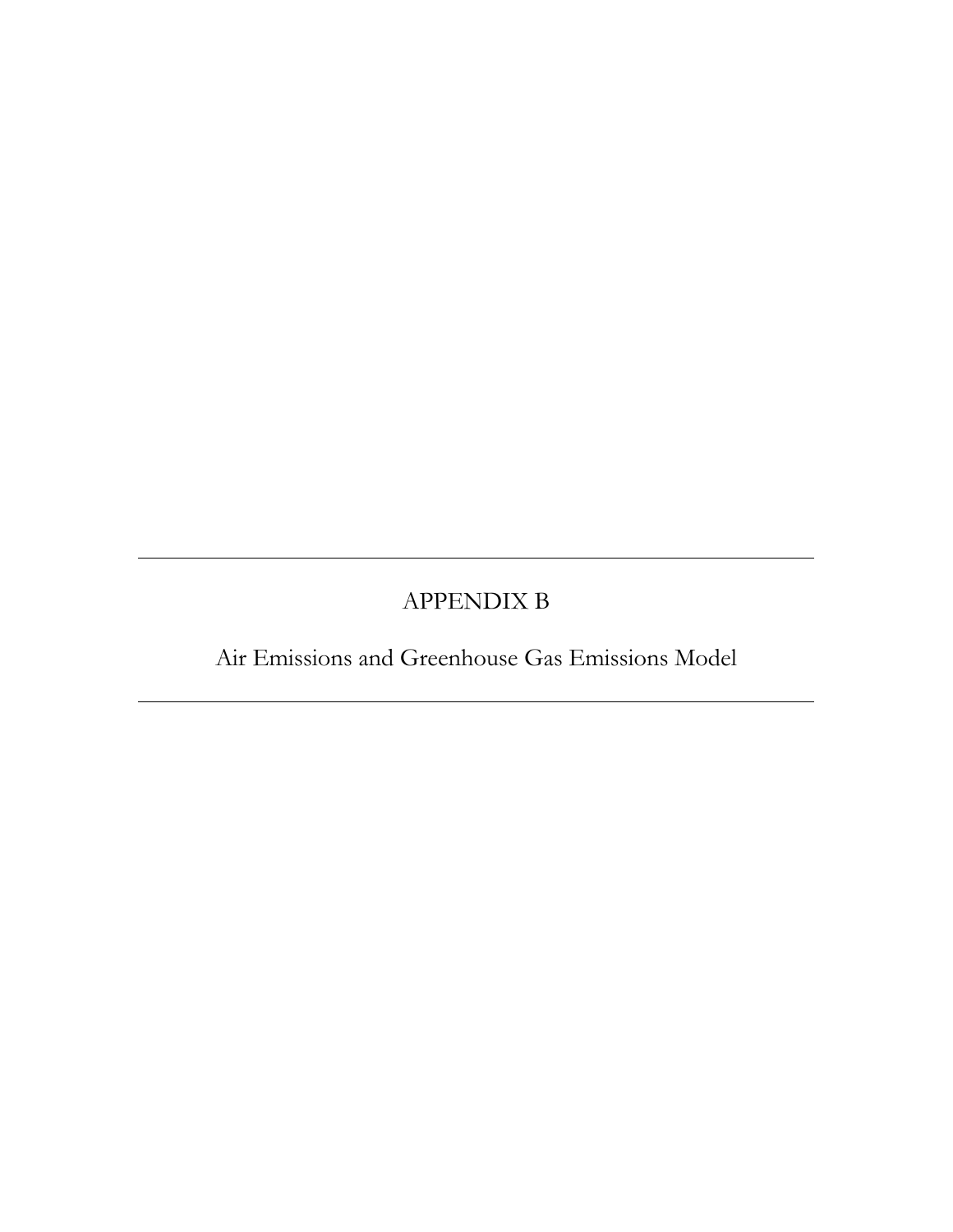# **Road Construction Emissions Model, Version 9.0.0**

| Daily Emission Estimates for > Merced Biogas Pipeline Project                                                                                                                                                                  |                  |                                         |                  | Total             | Exhaust               | <b>Fugitive Dust</b> | Total              | Exhaust            | <b>Fugitive Dust</b> |                  |                  |                  |                  |                 |
|--------------------------------------------------------------------------------------------------------------------------------------------------------------------------------------------------------------------------------|------------------|-----------------------------------------|------------------|-------------------|-----------------------|----------------------|--------------------|--------------------|----------------------|------------------|------------------|------------------|------------------|-----------------|
| <b>Project Phases (Pounds)</b>                                                                                                                                                                                                 | ROG (Ibs/day)    | CO (Ibs/day)                            | NOx (lbs/day)    | PM10 (lbs/day)    | PM10 (lbs/day)        | PM10 (lbs/day)       | PM2.5 (lbs/day)    | PM2.5 (lbs/day)    | PM2.5 (lbs/day)      | SOx (lbs/day)    | CO2 (lbs/day)    | CH4 (Ibs/day)    | N2O (Ibs/day)    | CO2e (lbs/day)  |
| <b>Grubbing/Land Clearing</b>                                                                                                                                                                                                  | 5.56             | 34.66                                   | 38.45            | 6.59              | 1.59                  | 5.00                 | 2.55               | 1.51               | 1.04                 | 0.08             | 6,395.03         | 0.99             | 0.09             | 6,446.03        |
| Grading/Excavation                                                                                                                                                                                                             | 9.18             | 64.59                                   | 78.35            | 8.17              | 3.17                  | 5.00                 | 4.00               | 2.96               | 1.04                 | 0.15             | 12.928.81        | 3.10             | 0.15             | 13,050.23       |
| Drainage/Utilities/Sub-Grade                                                                                                                                                                                                   | 7.72             | 55.01                                   | 59.89            | 7.53              | 2.53                  | 5.00                 | 3.44               | 2.40               | 1.04                 | 0.12             | 10,554.39        | 1.89             | 0.12             | 10,638.33       |
| Paving                                                                                                                                                                                                                         | 5.88             | 41.70                                   | 41.20            | 1.85              | 1.85                  | 0.00                 | 1.74               | 1.74               | 0.00                 | 0.09             | 6.897.62         | 1.15             | 0.09             | 6.954.02        |
| Maximum (pounds/day)                                                                                                                                                                                                           | 9.18             | 64.59                                   | 78.35            | 8.17              | 3.17                  | 5.00                 | 4.00               | 2.96               | 1.04                 | 0.15             | 12,928.81        | 3.10             | 0.15             | 13,050.23       |
| Total (tons/construction project)                                                                                                                                                                                              | 0.78             | 5.47                                    | 6.26             | 0.68              | 0.26                  | 0.42                 | 0.33               | 0.24               | 0.09                 | 0.01             | 1.055.18         | 0.22             | 0.01             | 1.064.43        |
| Project Start Year -><br>Notes:                                                                                                                                                                                                | 2022             |                                         |                  |                   |                       |                      |                    |                    |                      |                  |                  |                  |                  |                 |
| Project Length (months) ->                                                                                                                                                                                                     | 9                |                                         |                  |                   |                       |                      |                    |                    |                      |                  |                  |                  |                  |                 |
| Total Project Area (acres) ->                                                                                                                                                                                                  | 19               |                                         |                  |                   |                       |                      |                    |                    |                      |                  |                  |                  |                  |                 |
| Maximum Area Disturbed/Day (acres) ->                                                                                                                                                                                          |                  |                                         |                  |                   |                       |                      |                    |                    |                      |                  |                  |                  |                  |                 |
| Water Truck Used?->                                                                                                                                                                                                            | Yes              |                                         |                  |                   |                       |                      |                    |                    |                      |                  |                  |                  |                  |                 |
|                                                                                                                                                                                                                                |                  | Total Material Imported/Exported Volume |                  |                   | Daily VMT (miles/day) |                      |                    |                    |                      |                  |                  |                  |                  |                 |
|                                                                                                                                                                                                                                |                  | $(yd^3/day)$                            |                  |                   |                       |                      |                    |                    |                      |                  |                  |                  |                  |                 |
| Phase                                                                                                                                                                                                                          | Soil             | Asphalt                                 | Soil Hauling     | Asphalt Hauling   | Worker Commute        | Water Truck          |                    |                    |                      |                  |                  |                  |                  |                 |
| Grubbing/Land Clearing                                                                                                                                                                                                         | $\Omega$         |                                         | $^{\circ}$       |                   | 800                   | 40                   |                    |                    |                      |                  |                  |                  |                  |                 |
| Grading/Excavation                                                                                                                                                                                                             |                  |                                         | $\circ$          |                   | 800                   | 40                   |                    |                    |                      |                  |                  |                  |                  |                 |
| Drainage/Utilities/Sub-Grade                                                                                                                                                                                                   |                  |                                         | $\Omega$         | £                 | 800                   | 40                   |                    |                    |                      |                  |                  |                  |                  |                 |
| Pavino                                                                                                                                                                                                                         | $\Omega$         |                                         |                  |                   | 800                   | 40                   |                    |                    |                      |                  |                  |                  |                  |                 |
| PM10 and PM2.5 estimates assume 50% control of fugitive dust from watering and associated dust control measures if a minimum number of water trucks are specified.                                                             |                  |                                         |                  |                   |                       |                      |                    |                    |                      |                  |                  |                  |                  |                 |
| Total PM10 emissions shown in column F are the sum of exhaust and fugitive dust emissions shown in columns G and H. Total PM2.5 emissions shown in Column I are the sum of exhaust and fugitive dust emissions shown in column |                  |                                         |                  |                   |                       |                      |                    |                    |                      |                  |                  |                  |                  |                 |
| CO2e emissions are estimated by multiplying mass emissions for each GHG by its global warming potential (GWP), 1, 25 and 298 for CO2, CH4 and N2O, respectively. Total CO2e is then estimated by summing CO2e estimates over a |                  |                                         |                  |                   |                       |                      |                    |                    |                      |                  |                  |                  |                  |                 |
|                                                                                                                                                                                                                                |                  |                                         |                  |                   |                       |                      |                    |                    |                      |                  |                  |                  |                  |                 |
| Total Emission Estimates by Phase for > Merced Biogas Pipeline Project                                                                                                                                                         |                  |                                         |                  | Total             | Exhaust               | <b>Fugitive Dust</b> | Total              | Exhaust            | <b>Fugitive Dust</b> |                  |                  |                  |                  |                 |
| <b>Project Phases</b>                                                                                                                                                                                                          | ROG (tons/phase) | CO (tons/phase)                         | NOx (tons/phase) | PM10 (tons/phase) | PM10 (tons/phase)     | PM10 (tons/phase)    | PM2.5 (tons/phase) | PM2.5 (tons/phase) | PM2.5 (tons/phase)   | SOx (tons/phase) | CO2 (tons/phase) | CH4 (tons/phase) | N2O (tons/phase) | CO2e (MT/phase) |
| (Tons for all except CO2e. Metric tonnes for CO2e)                                                                                                                                                                             |                  |                                         |                  |                   |                       |                      |                    |                    |                      |                  |                  |                  |                  |                 |
| <b>Grubbing/Land Clearing</b>                                                                                                                                                                                                  | 0.06             | 0.34                                    | 0.38             | 0.07              | 0.02                  | 0.05                 | 0.03               | 0.01               | 0.01                 | 0.00             | 63.31            | 0.01             | 0.00             | 57.89           |
| <b>Grading/Excavation</b>                                                                                                                                                                                                      | 0.41             | 2.88                                    | 3.49             | 0.36              | 0.14                  | 0.22                 | 0.18               | 0.13               | 0.05                 | 0.01             | 575.98           | 0.14             | 0.01             | 527.43          |
| Drainage/Utilities/Sub-Grade                                                                                                                                                                                                   | 0.23             | 1.63                                    | 1.78             | 0.22              | 0.08                  | 0.15                 | 0.10               | 0.07               | 0.03                 | 0.00             | 313.47           | 0.06             | 0.00             | 286.64          |
| Paving                                                                                                                                                                                                                         | 0.09             | 0.62                                    | 0.61             | 0.03              | 0.03                  | 0.00                 | 0.03               | 0.03               | 0.00                 | 0.00             | 102.43           | 0.02             | 0.00             | 93.68           |
| Maximum (tons/phase)                                                                                                                                                                                                           | 0.41             | 2.88                                    | 3.49             | 0.36              | 0.14                  | 0.22                 | 0.18               | 0.13               | 0.05                 | 0.01             | 575.98           | 0.14             | 0.01             | 527.43          |
| Total (tons/construction project)                                                                                                                                                                                              | 0.78             | 5.47                                    | 6.26             | 0.68              | 0.26                  | 0.42                 | 0.33               | 0.24               | 0.09                 | 0.01             | 1055.18          | 0.22             | 0.01             | 965.64          |
| PM10 and PM2.5 estimates assume 50% control of fugitive dust from watering and associated dust control measures if a minimum number of water trucks are specified.                                                             |                  |                                         |                  |                   |                       |                      |                    |                    |                      |                  |                  |                  |                  |                 |

Total PM10 emissions shown in column F are the sum of exhaust and fugitive dust emissions shown in columns G and H. Total PM2.5 emissions shown in Column I are the sum of exhaust and fugitive dust emissions shown in column

CO2e emissions are estimated by multiplying mass emissions for each GHG by its global warming potential (GWP), 1, 25 and 298 for CO2, CH4 and N2O, respectively. Total CO2e is then estimated by summing CO2e estimates over a

The CO2e emissions are reported as metric tons per phase.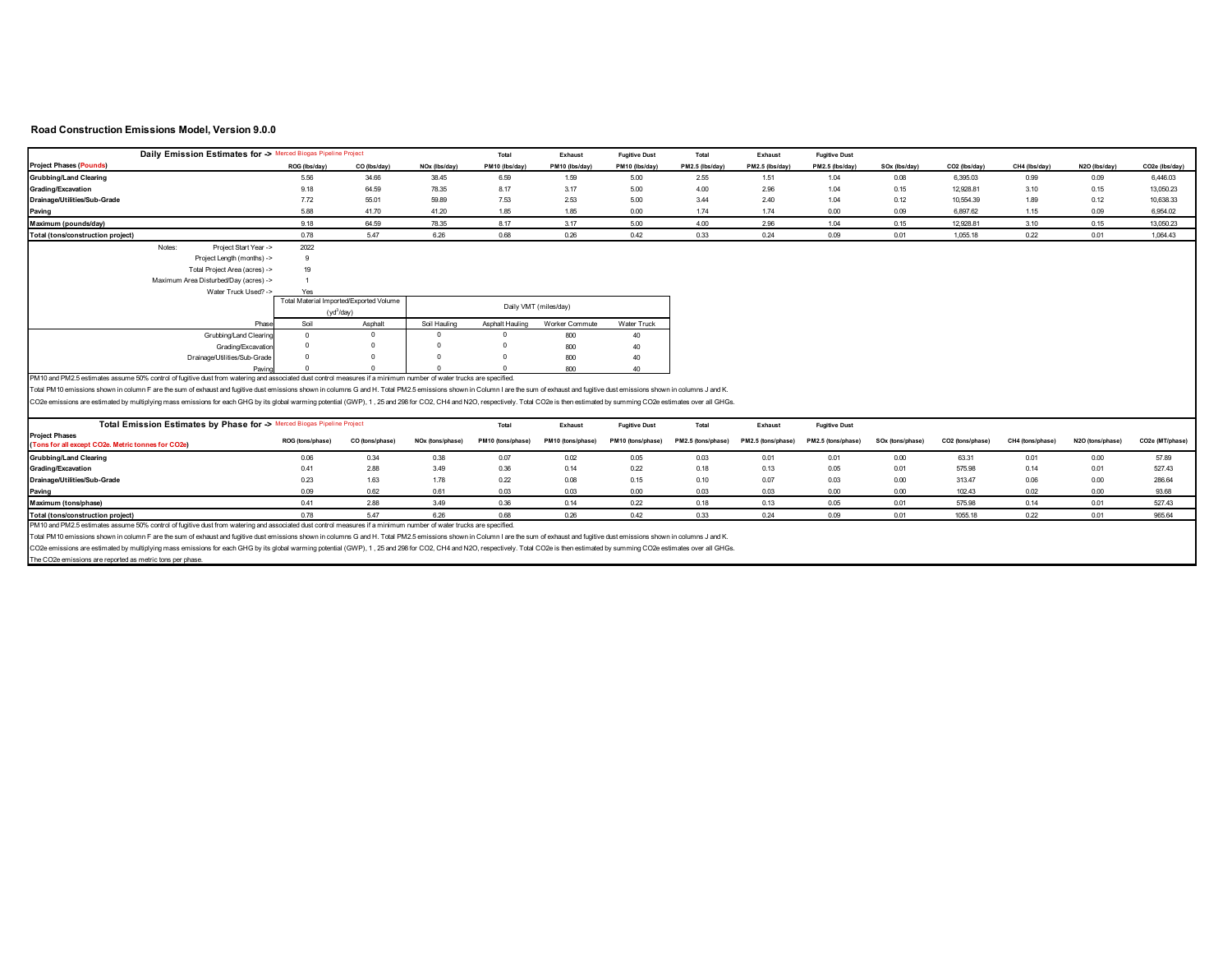| <b>Road Construction Emissions Model</b>                                                                                        |                                | Version 9.0.0                                                                                                                                                                                                                                                                   |                                      |                                                                                                                    |                            |                                                                                                                                                                                                                           |
|---------------------------------------------------------------------------------------------------------------------------------|--------------------------------|---------------------------------------------------------------------------------------------------------------------------------------------------------------------------------------------------------------------------------------------------------------------------------|--------------------------------------|--------------------------------------------------------------------------------------------------------------------|----------------------------|---------------------------------------------------------------------------------------------------------------------------------------------------------------------------------------------------------------------------|
| <b>Data Entry Worksheet</b>                                                                                                     |                                |                                                                                                                                                                                                                                                                                 |                                      |                                                                                                                    | SACRAMENTO METROPOLITAN    |                                                                                                                                                                                                                           |
| Note: Required data input sections have a yellow background.                                                                    |                                |                                                                                                                                                                                                                                                                                 |                                      | To begin a new project, click this button to                                                                       |                            |                                                                                                                                                                                                                           |
| Optional data input sections have a blue background. Only areas with a                                                          |                                |                                                                                                                                                                                                                                                                                 |                                      | clear data previously entered. This button                                                                         |                            |                                                                                                                                                                                                                           |
| yellow or blue background can be modified. Program defaults have a white background.                                            |                                |                                                                                                                                                                                                                                                                                 |                                      | will only work if you coted not to disable<br>macros when loading this spreadsheet.                                |                            |                                                                                                                                                                                                                           |
| The user is required to enter information in cells D10 through D24, E28 through G35, and D38 through D41 for all project types. |                                |                                                                                                                                                                                                                                                                                 |                                      |                                                                                                                    | AIR QUALITY                |                                                                                                                                                                                                                           |
| Please use "Clear Data Input & User Overrides" button first before changing the Project Type or begin a new project.            |                                |                                                                                                                                                                                                                                                                                 |                                      |                                                                                                                    | <b>MANAGEMENT DISTRICT</b> |                                                                                                                                                                                                                           |
| Input Type                                                                                                                      |                                |                                                                                                                                                                                                                                                                                 |                                      |                                                                                                                    |                            |                                                                                                                                                                                                                           |
| Project Name                                                                                                                    | Merced Biogas Pipeline Project |                                                                                                                                                                                                                                                                                 |                                      |                                                                                                                    |                            |                                                                                                                                                                                                                           |
|                                                                                                                                 |                                | Enter a Year between 2014 and 2040                                                                                                                                                                                                                                              |                                      |                                                                                                                    |                            |                                                                                                                                                                                                                           |
| <b>Construction Start Year</b>                                                                                                  | 2022                           | (inclusive)                                                                                                                                                                                                                                                                     |                                      |                                                                                                                    |                            |                                                                                                                                                                                                                           |
| Project Type                                                                                                                    |                                | 1) New Road Construction : Project to build a roadway from bare ground, which generally requires more site preparation than widening an existing roadway                                                                                                                        |                                      |                                                                                                                    |                            |                                                                                                                                                                                                                           |
|                                                                                                                                 | $\overline{2}$                 | 2) Road Widening: Project to add a new lane to an existing roadway                                                                                                                                                                                                              |                                      |                                                                                                                    |                            |                                                                                                                                                                                                                           |
|                                                                                                                                 |                                | 3) Bridge/Overpass Construction : Project to build an elevated roadway, which generally requires some different equipment than a new roadway, such as a crane<br>4) Other Linear Project Type: Non-roadway project such as a pipeline, transmission line, or levee construction |                                      |                                                                                                                    |                            |                                                                                                                                                                                                                           |
|                                                                                                                                 |                                |                                                                                                                                                                                                                                                                                 |                                      |                                                                                                                    |                            |                                                                                                                                                                                                                           |
| Project Construction Time                                                                                                       | 9.00                           | months                                                                                                                                                                                                                                                                          |                                      |                                                                                                                    |                            |                                                                                                                                                                                                                           |
| Working Days per Month                                                                                                          | 22.00                          | days (assume 22 if unknown)                                                                                                                                                                                                                                                     |                                      |                                                                                                                    |                            |                                                                                                                                                                                                                           |
| Predominant Soil/Site Type: Enter 1, 2, or 3                                                                                    |                                | 1) Sand Gravel : Use for quaternary deposits (Delta/West County)                                                                                                                                                                                                                |                                      |                                                                                                                    |                            | Please note that the soil type instructions provided in cells E18 to E20 are                                                                                                                                              |
|                                                                                                                                 | $\overline{2}$                 |                                                                                                                                                                                                                                                                                 |                                      |                                                                                                                    |                            | specific to Sacramento County. Maps available from the California Geologic                                                                                                                                                |
| (for project within "Sacramento County", follow soil type selection instructions in                                             |                                | 2) Weathered Rock-Earth : Use for Laguna formation (Jackson Highway area) or the lone formation (Scott Road, Rancho Murieta)                                                                                                                                                    |                                      |                                                                                                                    |                            | Survey (see weblink below) can be used to determine soil type outside                                                                                                                                                     |
| cells E18 to E20 otherwise see instructions provided in cells J18 to J22)                                                       |                                | 3) Blasted Rock : Use for Salt Springs Slate or Copper Hill Volcanics (Folsom South of Highway 50, Rancho Murieta)                                                                                                                                                              |                                      |                                                                                                                    |                            | Sacramento County.                                                                                                                                                                                                        |
| Project Length                                                                                                                  | 39.50                          | miles                                                                                                                                                                                                                                                                           |                                      |                                                                                                                    |                            |                                                                                                                                                                                                                           |
| <b>Total Project Area</b>                                                                                                       | 19.20                          | acres                                                                                                                                                                                                                                                                           |                                      |                                                                                                                    |                            |                                                                                                                                                                                                                           |
| Maximum Area Disturbed/Day                                                                                                      | 0.50                           | acres                                                                                                                                                                                                                                                                           |                                      |                                                                                                                    |                            | http://www.conservation.ca.gov/cgs/information/geologic_mapping/Pages/good                                                                                                                                                |
| Water Trucks Used?                                                                                                              | $\overline{1}$                 | 1. Yes                                                                                                                                                                                                                                                                          |                                      |                                                                                                                    |                            | nans asnyttrenionalseries                                                                                                                                                                                                 |
|                                                                                                                                 |                                | 2 No                                                                                                                                                                                                                                                                            |                                      |                                                                                                                    |                            |                                                                                                                                                                                                                           |
| <b>Material Hauling Quantity Input</b>                                                                                          |                                |                                                                                                                                                                                                                                                                                 |                                      |                                                                                                                    |                            |                                                                                                                                                                                                                           |
| Material Type                                                                                                                   | Phase                          | Haul Truck Capacity (yd <sup>3</sup> ) (assume 20 if                                                                                                                                                                                                                            | Import Volume (yd <sup>3</sup> /day) | Export Volume (yd <sup>3</sup> /day)                                                                               |                            |                                                                                                                                                                                                                           |
|                                                                                                                                 |                                | unknown)                                                                                                                                                                                                                                                                        |                                      |                                                                                                                    |                            |                                                                                                                                                                                                                           |
|                                                                                                                                 | Grubbing/Land Clearing         |                                                                                                                                                                                                                                                                                 |                                      |                                                                                                                    |                            |                                                                                                                                                                                                                           |
| Soil                                                                                                                            | Grading/Excavation             |                                                                                                                                                                                                                                                                                 |                                      |                                                                                                                    |                            |                                                                                                                                                                                                                           |
|                                                                                                                                 | Drainage/Utilities/Sub-Grade   |                                                                                                                                                                                                                                                                                 |                                      |                                                                                                                    |                            |                                                                                                                                                                                                                           |
|                                                                                                                                 | Paving                         |                                                                                                                                                                                                                                                                                 |                                      |                                                                                                                    |                            |                                                                                                                                                                                                                           |
|                                                                                                                                 | Grubbing/Land Clearing         |                                                                                                                                                                                                                                                                                 |                                      |                                                                                                                    |                            |                                                                                                                                                                                                                           |
| Asphalt                                                                                                                         | Grading/Excavation             |                                                                                                                                                                                                                                                                                 |                                      |                                                                                                                    |                            |                                                                                                                                                                                                                           |
|                                                                                                                                 | Drainage/Utilities/Sub-Grade   |                                                                                                                                                                                                                                                                                 |                                      |                                                                                                                    |                            |                                                                                                                                                                                                                           |
|                                                                                                                                 | Paving                         |                                                                                                                                                                                                                                                                                 |                                      |                                                                                                                    |                            |                                                                                                                                                                                                                           |
|                                                                                                                                 |                                |                                                                                                                                                                                                                                                                                 |                                      |                                                                                                                    |                            |                                                                                                                                                                                                                           |
| <b>Mitigation Options</b>                                                                                                       |                                |                                                                                                                                                                                                                                                                                 |                                      |                                                                                                                    |                            |                                                                                                                                                                                                                           |
| On-road Fleet Emissions Mitigation                                                                                              |                                |                                                                                                                                                                                                                                                                                 |                                      |                                                                                                                    |                            | Select "2010 and Newer On-road Vehicles Fleet" option when the on-road heavy-duty truck fleet for the project will be limited to vehicles of model year 2010 or newer                                                     |
| Off-road Equipment Emissions Mitigation                                                                                         |                                |                                                                                                                                                                                                                                                                                 |                                      |                                                                                                                    |                            | Select "20% NOx and 45% Exhaust PM reduction" option if the project will be required to use a lower emitting off-road construction fleet. The SMAQMD Construction Mitigation Calculator can be used to confirm compliance |
|                                                                                                                                 |                                |                                                                                                                                                                                                                                                                                 |                                      | with this mitigation measure (http://www.airquality.org/Businesses/CEQA-Land-Use-Planning/Mitigation).             |                            |                                                                                                                                                                                                                           |
|                                                                                                                                 |                                |                                                                                                                                                                                                                                                                                 |                                      | Select "Tier 4 Equipment" option if some or all off-road equipment used for the project meets CARB Tier 4 Standard |                            |                                                                                                                                                                                                                           |
|                                                                                                                                 |                                |                                                                                                                                                                                                                                                                                 |                                      |                                                                                                                    |                            |                                                                                                                                                                                                                           |
|                                                                                                                                 |                                |                                                                                                                                                                                                                                                                                 |                                      |                                                                                                                    |                            |                                                                                                                                                                                                                           |
| The remaining sections of this sheet contain areas that can be modified by the user, although those modifications are optional. |                                |                                                                                                                                                                                                                                                                                 |                                      |                                                                                                                    |                            |                                                                                                                                                                                                                           |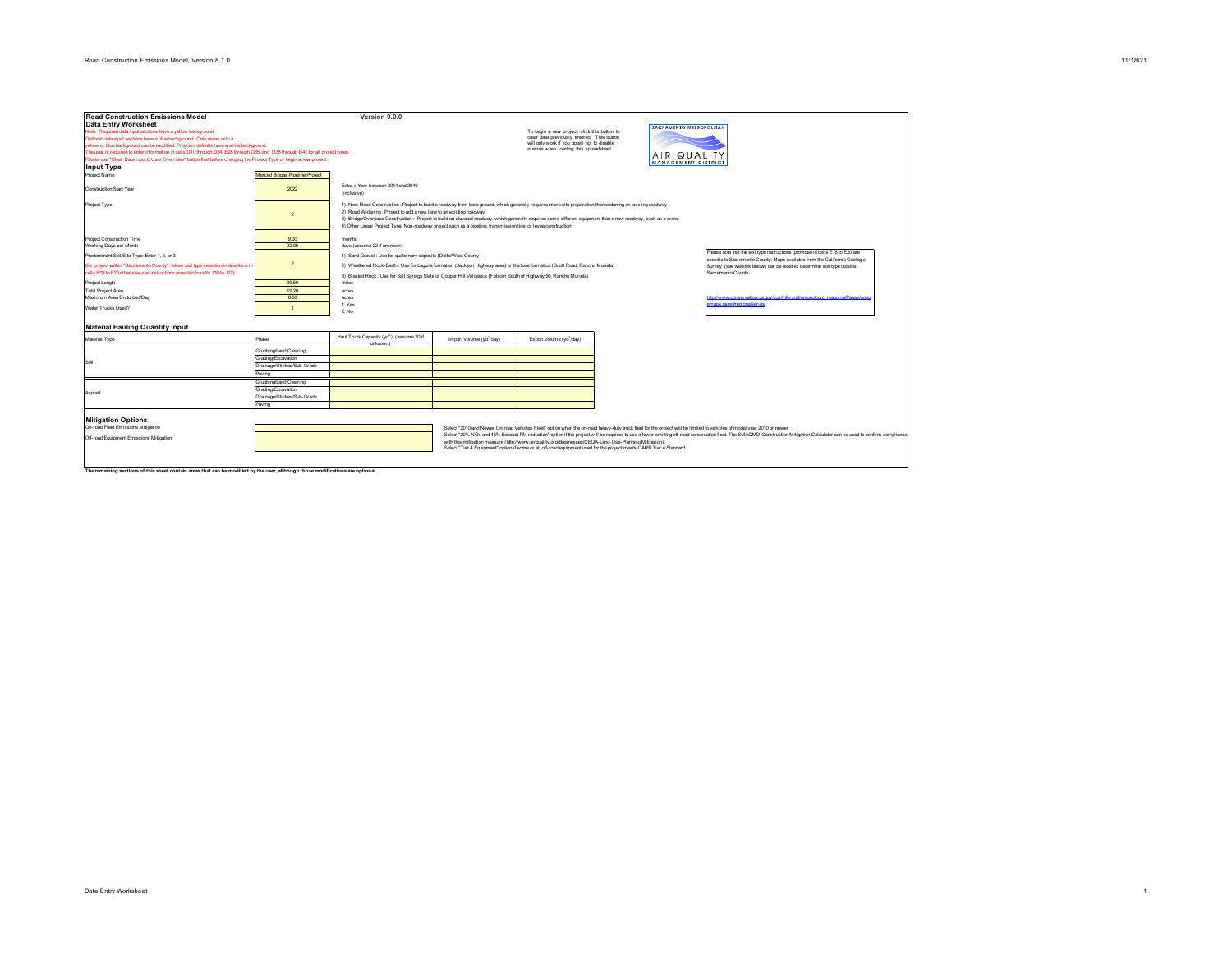# Note: The program's estimates of construction period phase length can be overridden in cells D50 through D53, and F50 through F53.

| <b>Construction Periods</b>  | User Override of<br>Construction Months | Program<br>Calculated<br>Months | User Override of<br>Phase Starting Date | Program<br>Default<br>Phase Starting Date |
|------------------------------|-----------------------------------------|---------------------------------|-----------------------------------------|-------------------------------------------|
| Grubbing/Land Clearing       |                                         | 0.90                            |                                         | 1/1/22                                    |
| Grading/Excavation           |                                         | 4.05                            |                                         | 1/29/22                                   |
| Drainage/Utilities/Sub-Grade |                                         | 2.70                            |                                         | 6/2/22                                    |
| Paving                       |                                         | 1.35                            |                                         | 8/24/22                                   |
| <b>Totals (Months)</b>       |                                         |                                 |                                         |                                           |

# Note: Soil Hauling emission default values can be overridden in cells D61 through D64, and F61 through F64.

| <b>Soil Hauling Emissions</b>                         | User Override of | Program Estimate of | User Override of Truck | Default Values      | Calculated           |      |                             |      |                    |                               |
|-------------------------------------------------------|------------------|---------------------|------------------------|---------------------|----------------------|------|-----------------------------|------|--------------------|-------------------------------|
| <b>User Input</b>                                     | Miles/Round Trip | Miles/Round Trip    | Round Trips/Day        | Round Trips/Day     | Daily VMT            |      |                             |      |                    |                               |
| Miles/round trip: Grubbing/Land Clearing              |                  | 30.00               |                        |                     | 0.00                 |      |                             |      |                    |                               |
| Miles/round trip: Grading/Excavation                  |                  | 30.00               |                        |                     | 0.00                 |      |                             |      |                    |                               |
| Miles/round trip: Drainage/Utilities/Sub-Grade        |                  | 30.00               |                        |                     | 0.00                 |      |                             |      |                    |                               |
| Miles/round trip: Paving                              |                  | 30.00               |                        |                     | 0.00                 |      |                             |      |                    |                               |
|                                                       |                  |                     |                        |                     |                      |      |                             |      |                    |                               |
|                                                       |                  |                     |                        |                     |                      |      |                             |      |                    |                               |
| <b>Emission Rates</b>                                 | ROG<br>0.04      | co<br>0.42          | <b>NOx</b><br>3.08     | <b>PM10</b><br>0.11 | <b>PM2.5</b><br>0.05 | SOx  | CO <sub>2</sub><br>1,748.57 | CH4  | <b>N2O</b><br>0.27 | CO <sub>2</sub> e<br>1,830.52 |
| Grubbing/Land Clearing (grams/mile)                   |                  | 0.42                | 3.08                   |                     | 0.05                 | 0.02 | 1.748.57                    | 0.00 |                    |                               |
| Grading/Excavation (grams/mile)                       | 0.04             |                     |                        | 0.11                |                      | 0.02 |                             | 0.00 | 0.27               | 1,830.52                      |
| Draining/Utilities/Sub-Grade (grams/mile)             | 0.04             | 0.42                | 3.08                   | 0.11                | 0.05                 | 0.02 | 1.748.57                    | 0.00 | 0.27               | 1.830.52                      |
| Paving (grams/mile)                                   | 0.04             | 0.42                | 3.08                   | 0.11                | 0.05                 | 0.02 | 1.748.57                    | 0.00 | 0.27               | 1.830.52                      |
| Grubbing/Land Clearing (grams/trip)                   | 0.00             | 0.00                | 3.99                   | 0.00                | 0.00                 | 0.00 | 0.00                        | 0.00 | 0.00               | 0.00                          |
| Grading/Excavation (grams/trip)                       | 0.00             | 0.00                | 3.99                   | 0.00                | 0.00                 | 0.00 | 0.00                        | 0.00 | 0.00               | 0.00                          |
| Draining/Utilities/Sub-Grade (grams/trip)             | 0.00             | 0.00                | 3.99                   | 0.00                | 0.00                 | 0.00 | 0.00                        | 0.00 | 0.00               | 0.00                          |
| Paving (grams/trip)                                   | 0.00             | 0.00                | 3.99                   | 0.00                | 0.00                 | 0.00 | 0.00                        | 0.00 | 0.00               | 0.00                          |
| <b>Hauling Emissions</b>                              | ROG              | co                  | <b>NOx</b>             | <b>PM10</b>         | <b>PM2.5</b>         | SOx  | CO <sub>2</sub>             | CH4  | N <sub>20</sub>    | CO <sub>2</sub> e             |
| Pounds per day - Grubbing/Land Clearing               | 0.00             | 0.00                | 0.00                   | 0.00                | 0.00                 | 0.00 | 0.00                        | 0.00 | 0.00               | 0.00                          |
| Tons per const. Period - Grubbing/Land Clearing       | 0.00             | 0.00                | 0.00                   | 0.00                | 0.00                 | 0.00 | 0.00                        | 0.00 | 0.00               | 0.00                          |
| Pounds per day - Grading/Excavation                   | 0.00             | 0.00                | 0.00                   | 0.00                | 0.00                 | 0.00 | 0.00                        | 0.00 | 0.00               | 0.00                          |
| Tons per const. Period - Grading/Excavation           | 0.00             | 0.00                | 0.00                   | 0.00                | 0.00                 | 0.00 | 0.00                        | 0.00 | 0.00               | 0.00                          |
| Pounds per day - Drainage/Utilities/Sub-Grade         | 0.00             | 0.00                | 0.00                   | 0.00                | 0.00                 | 0.00 | 0.00                        | 0.00 | 0.00               | 0.00                          |
| Tons per const. Period - Drainage/Utilities/Sub-Grade | 0.00             | 0.00                | 0.00                   | 0.00                | 0.00                 | 0.00 | 0.00                        | 0.00 | 0.00               | 0.00                          |
| Pounds per day - Paving                               | 0.00             | 0.00                | 0.00                   | 0.00                | 0.00                 | 0.00 | 0.00                        | 0.00 | 0.00               | 0.00                          |
| Tons per const. Period - Paving                       | 0.00             | 0.00                | 0.00                   | 0.00                | 0.00                 | 0.00 | 0.00                        | 0.00 | 0.00               | 0.00                          |
| Total tons per construction project                   | 0.00             | 0.00                | 0.00                   | 0.00                | 0.00                 | 0.00 | 0.00                        | 0.00 | 0.00               | 0.00                          |

#### Note: Asphalt Hauling emission default values can be overridden in cells D91 through D94, and F91 through F94.

| <b>Asphalt Hauling Emissions</b>                      | User Override of | Program Estimate of | User Override of Truck | Default Values  | Calculated   |      |                 |      |            |                  |
|-------------------------------------------------------|------------------|---------------------|------------------------|-----------------|--------------|------|-----------------|------|------------|------------------|
| <b>User Input</b>                                     | Miles/Round Trip | Miles/Round Trip    | Round Trips/Day        | Round Trips/Day | Daily VMT    |      |                 |      |            |                  |
| Miles/round trip: Grubbing/Land Clearing              |                  | 30.00               |                        |                 | 0.00         |      |                 |      |            |                  |
| Miles/round trip: Grading/Excavation                  |                  | 30.00               |                        | $\sim$          | 0.00         |      |                 |      |            |                  |
| Miles/round trip: Drainage/Utilities/Sub-Grade        |                  | 30.00               |                        | $\Omega$        | 0.00         |      |                 |      |            |                  |
| Miles/round trip: Paving                              |                  | 30.00               |                        |                 | 0.00         |      |                 |      |            |                  |
|                                                       |                  |                     |                        |                 |              |      |                 |      |            |                  |
|                                                       |                  |                     |                        |                 |              |      |                 |      |            |                  |
| <b>Emission Rates</b>                                 | ROG              | co                  | <b>NOx</b>             | <b>PM10</b>     | <b>PM2.5</b> | SOx  | CO <sub>2</sub> | CH4  | <b>N2O</b> | CO <sub>26</sub> |
| Grubbing/Land Clearing (grams/mile)                   | 0.04             | 0.42                | 3.08                   | 0.11            | 0.05         | 0.02 | 1.748.57        | 0.00 | 0.27       | 1.830.52         |
| Grading/Excavation (grams/mile)                       | 0.04             | 0.42                | 3.08                   | 0.11            | 0.05         | 0.02 | 1.748.57        | 0.00 | 0.27       | 1,830.52         |
| Draining/Utilities/Sub-Grade (grams/mile)             | 0.04             | 0.42                | 3.08                   | 0.11            | 0.05         | 0.02 | 1.748.57        | 0.00 | 0.27       | 1.830.52         |
| Paving (grams/mile)                                   | 0.04             | 0.42                | 3.08                   | 0.11            | 0.05         | 0.02 | 1.748.57        | 0.00 | 0.27       | 1.830.52         |
| Grubbing/Land Clearing (grams/trip)                   | 0.00             | 0.00                | 3.99                   | 0.00            | 0.00         | 0.00 | 0.00            | 0.00 | 0.00       | 0.00             |
| Grading/Excavation (grams/trip)                       | 0.00             | 0.00                | 3.99                   | 0.00            | 0.00         | 0.00 | 0.00            | 0.00 | 0.00       | 0.00             |
| Draining/Utilities/Sub-Grade (grams/trip)             | 0.00             | 0.00                | 3.99                   | 0.00            | 0.00         | 0.00 | 0.00            | 0.00 | 0.00       | 0.00             |
| Paving (grams/trip)                                   | 0.00             | 0.00                | 3.99                   | 0.00            | 0.00         | 0.00 | 0.00            | 0.00 | 0.00       | 0.00             |
| <b>Emissions</b>                                      | ROG              | co                  | <b>NOx</b>             | <b>PM10</b>     | <b>PM2.5</b> | SOx  | CO <sub>2</sub> | CH4  | N2O        | CO26             |
| Pounds per day - Grubbing/Land Clearing               | 0.00             | 0.00                | 0.00                   | 0.00            | 0.00         | 0.00 | 0.00            | 0.00 | 0.00       | 0.00             |
| Tons per const. Period - Grubbing/Land Clearing       | 0.00             | 0.00                | 0.00                   | 0.00            | 0.00         | 0.00 | 0.00            | 0.00 | 0.00       | 0.00             |
| Pounds per day - Grading/Excavation                   | 0.00             | 0.00                | 0.00                   | 0.00            | 0.00         | 0.00 | 0.00            | 0.00 | 0.00       | 0.00             |
| Tons per const. Period - Grading/Excavation           | 0.00             | 0.00                | 0.00                   | 0.00            | 0.00         | 0.00 | 0.00            | 0.00 | 0.00       | 0.00             |
| Pounds per day - Drainage/Utilities/Sub-Grade         | 0.00             | 0.00                | 0.00                   | 0.00            | 0.00         | 0.00 | 0.00            | 0.00 | 0.00       | 0.00             |
| Tons per const. Period - Drainage/Utilities/Sub-Grade | 0.00             | 0.00                | 0.00                   | 0.00            | 0.00         | 0.00 | 0.00            | 0.00 | 0.00       | 0.00             |
| Pounds per day - Paving                               | 0.00             | 0.00                | 0.00                   | 0.00            | 0.00         | 0.00 | 0.00            | 0.00 | 0.00       | 0.00             |
| Tons per const. Period - Paving                       | 0.00             | 0.00                | 0.00                   | 0.00            | 0.00         | 0.00 | 0.00            | 0.00 | 0.00       | 0.00             |
| Total tons per construction project                   | 0.00             | 0.00                | 0.00                   | 0.00            | 0.00         | 0.00 | 0.00            | 0.00 | 0.00       | 0.00             |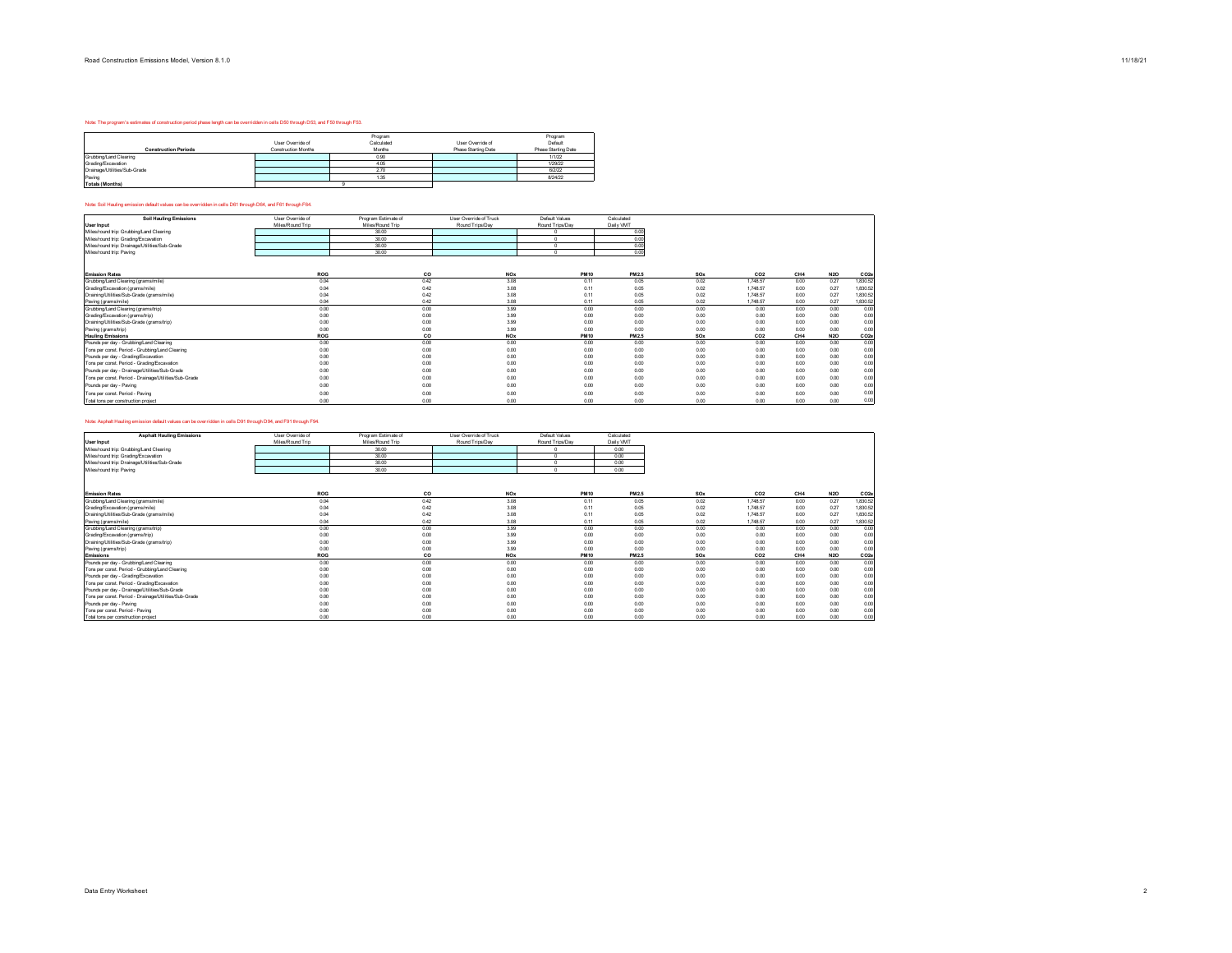#### Note: Worker commute default values can be overridden in cells D121 through D126.

| <b>Worker Commute Emissions</b>                       | User Override of Worker |                |             |             |              |      |                 |      |            |                   |
|-------------------------------------------------------|-------------------------|----------------|-------------|-------------|--------------|------|-----------------|------|------------|-------------------|
| <b>User Input</b>                                     | Commute Default Values  | Default Values |             |             |              |      |                 |      |            |                   |
| Miles/ one-way trip                                   |                         | 20             | Calculated  | Calculated  |              |      |                 |      |            |                   |
| One-way trips/day                                     |                         |                | Daily Trips | Daily VMT   |              |      |                 |      |            |                   |
| No. of employees: Grubbing/Land Clearing              | 20                      | 103            | 40          | 800.00      |              |      |                 |      |            |                   |
| No. of employees: Grading/Excavation                  | 20 <sub>1</sub>         | 118            | 40          | 800.00      |              |      |                 |      |            |                   |
| No. of employees: Drainage/Utilities/Sub-Grade        | 20                      | 112            | 40          | 800.00      |              |      |                 |      |            |                   |
| No. of employees: Paving                              | 20                      | 108            | 40          | 800.00      |              |      |                 |      |            |                   |
|                                                       |                         |                |             |             |              |      |                 |      |            |                   |
| <b>Emission Rates</b>                                 | <b>ROG</b>              | co             | <b>NOx</b>  | <b>PM10</b> | <b>PM2.5</b> | SOx  | CO <sub>2</sub> | CH4  | <b>N2O</b> | CO <sub>2</sub> e |
| Grubbing/Land Clearing (grams/mile)                   | 0.02                    | 1.00           | 0.08        | 0.05        | 0.02         | 0.00 | 328.72          | 0.00 | 0.01       | 330.96            |
| Grading/Excavation (grams/mile)                       | 0.02                    | 1.00           | 0.08        | 0.05        | 0.02         | 0.00 | 328.72          | 0.00 | 0.01       | 330.96            |
| Draining/Utilities/Sub-Grade (grams/mile)             | 0.02                    | 1.00           | 0.08        | 0.05        | 0.02         | 0.00 | 328.72          | 0.00 | 0.01       | 330.96            |
| Paving (grams/mile)                                   | 0.02                    | 1.00           | 0.08        | 0.05        | 0.02         | 0.00 | 328.72          | 0.00 | 0.01       | 330.96            |
| Grubbing/Land Clearing (grams/trip)                   | 1.11                    | 2.85           | 0.32        | 0.00        | 0.00         | 0.00 | 70.54           | 0.08 | 0.03       | 82.43             |
| Grading/Excavation (grams/trip)                       | 1.11                    | 2.85           | 0.32        | 0.00        | 0.00         | 0.00 | 70.54           | 0.08 | 0.03       | 82.43             |
| Draining/Utilities/Sub-Grade (grams/trip)             | 1.11                    | 2.85           | 0.32        | 0.00        | 0.00         | 0.00 | 70.54           | 0.08 | 0.03       | 82.43             |
| Paving (grams/trip)                                   | 1.11                    | 2.85           | 0.32        | 0.00        | 0.00         | 0.00 | 70.54           | 0.08 | 0.03       | 82.43             |
| <b>Emissions</b>                                      | <b>ROG</b>              | co             | <b>NOx</b>  | <b>PM10</b> | <b>PM2.5</b> | SOx  | CO <sub>2</sub> | CH4  | <b>N2O</b> | CO <sub>2</sub> e |
| Pounds per day - Grubbing/Land Clearing               | 0.13                    | 2.02           | 0.18        | 0.08        | 0.03         | 0.01 | 585.99          | 0.01 | 0.02       | 590.98            |
| Tons per const. Period - Grubbing/Land Clearing       | 0.00                    | 0.02           | 0.00        | 0.00        | 0.00         | 0.00 | 5.80            | 0.00 | 0.00       | 5.85              |
| Pounds per day - Grading/Excavation                   | 0.13                    | 2.02           | 0.18        | 0.08        | 0.03         | 0.01 | 585.99          | 0.01 | 0.02       | 590.98            |
| Tons per const. Period - Grading/Excavation           | 0.01                    | 0.09           | 0.01        | 0.00        | 0.00         | 0.00 | 26.11           | 0.00 | 0.00       | 26.33             |
| Pounds per day - Drainage/Utilities/Sub-Grade         | 0.13                    | 2.02           | 0.18        | 0.08        | 0.03         | 0.01 | 585.99          | 0.01 | 0.02       | 590.98            |
| Tons per const. Period - Drainage/Utilities/Sub-Grade | 0.00                    | 0.06           | 0.01        | 0.00        | 0.00         | 0.00 | 17.40           | 0.00 | 0.00       | 17.55             |
| Pounds per day - Paving                               | 0.13                    | 2.02           | 0.18        | 0.08        | 0.03         | 0.01 | 585.99          | 0.01 | 0.02       | 590.98            |
| Tons per const. Period - Paving                       | 0.00                    | 0.03           | 0.00        | 0.00        | 0.00         | 0.00 | 8.70            | 0.00 | 0.00       | 8.75              |
| Total tons per construction project                   | 0.01                    | 0.20           | 0.02        | 0.01        | 0.00         | 0.00 | 58.01           | 0.00 | 0.00       | 58.51             |

# Note: Water Truck default values can be overridden in cells D153 through D156, I153 through I156, and F153 through F156.

| <b>Water Truck Emissions</b>                          | User Override of       | Program Estimate of    | User Override of Truck  | Default Values          | Calculated   | User Override of | Default Values   | Calculated |            |                   |
|-------------------------------------------------------|------------------------|------------------------|-------------------------|-------------------------|--------------|------------------|------------------|------------|------------|-------------------|
| <b>User Input</b>                                     | Default # Water Trucks | Number of Water Trucks | Round Trips/Vehicle/Day | Round Trips/Vehicle/Day | Trips/day    | Miles/Round Trip | Miles/Round Trip | Daily VMT  |            |                   |
| Grubbing/Land Clearing - Exhaust                      |                        |                        |                         |                         |              |                  | 8.00             | 40.00      |            |                   |
| Grading/Excavation - Exhaust                          |                        |                        |                         |                         |              |                  | 8.00             | 40.00      |            |                   |
| Drainage/Utilities/Subgrade                           |                        |                        |                         |                         |              |                  | 8.00             | 40.00      |            |                   |
| Paving                                                |                        |                        |                         |                         |              |                  | 8.00             | 40.00      |            |                   |
|                                                       |                        |                        |                         |                         |              |                  |                  |            |            |                   |
| <b>Emission Rates</b>                                 | <b>ROG</b>             | co                     | <b>NOx</b>              | <b>PM10</b>             | <b>PM2.5</b> | SOx              | CO <sub>2</sub>  | CH4        | <b>N2O</b> | CO <sub>2</sub> e |
| Grubbing/Land Clearing (grams/mile)                   | 0.04                   | 0.42                   | 3.08                    | 0.11                    | 0.05         | 0.02             | 1.748.57         | 0.00       | 0.27       | 1.830.52          |
| Grading/Excavation (grams/mile)                       | 0.04                   | 0.42                   | 3.08                    | 0.11                    | 0.05         | 0.02             | 1.748.57         | 0.00       | 0.27       | 1.830.52          |
| Draining/Utilities/Sub-Grade (grams/mile)             | 0.04                   | 0.42                   | 3.08                    | 0.11                    | 0.05         | 0.02             | 1.748.57         | 0.00       | 0.27       | 1.830.52          |
| Paving (grams/mile)                                   | 0.04                   | 0.42                   | 3.08                    | 0.11                    | 0.05         | 0.02             | 1.748.57         | 0.00       | 0.27       | 1.830.52          |
| Grubbing/Land Clearing (grams/trip)                   | 0.00                   | 0.00                   | 3.99                    | 0.00                    | 0.00         | 0.00             | 0.00             | 0.00       | 0.00       | 0.00              |
| Grading/Excavation (grams/trip)                       | 0.00                   | 0.00                   | 3.99                    | 0.00                    | 0.00         | 0.00             | 0.00             | 0.00       | 0.00       | 0.00              |
| Draining/Utilities/Sub-Grade (grams/trip)             | 0.00                   | 0.00                   | 3.99                    | 0.00                    | 0.00         | 0.00             | 0.00             | 0.00       | 0.00       | 0.00              |
| Paving (grams/trip)                                   | 0.00                   | 0.00                   | 3.99                    | 0.00                    | 0.00         | 0.00             | 0.00             | 0.00       | 0.00       | 0.00              |
| <b>Emissions</b>                                      | <b>ROG</b>             | co                     | <b>NOx</b>              | <b>PM10</b>             | PM2.5        | SOx              | CO <sub>2</sub>  | CH4        | <b>N2O</b> | CO <sub>2</sub>   |
| Pounds per day - Grubbing/Land Clearing               | 0.00                   | 0.04                   | 0.32                    | 0.01                    | 0.00         | 0.00             | 154.20           | 0.00       | 0.02       | 161.42            |
| Tons per const. Period - Grubbing/Land Clearing       | 0.00                   | 0.00                   | 0.00                    | 0.00                    | 0.00         | 0.00             | 1.53             | 0.00       | 0.00       | 1 <sub>f</sub>    |
| Pounds per day - Grading/Excavation                   | 0.00                   | 0.04                   | 0.32                    | 0.01                    | 0.00         | 0.00             | 154.20           | 0.00       | 0.02       | 161.42            |
| Tons per const. Period - Grading/Excavation           | 0.00                   | 0.00                   | 0.01                    | 0.00                    | 0.00         | 0.00             | 6.87             | 0.00       | 0.00       | 7.19              |
| Pounds per day - Drainage/Utilities/Sub-Grade         | 0.00                   | 0.04                   | 0.32                    | 0.01                    | 0.00         | 0.00             | 154.20           | 0.00       | 0.02       | 161.42            |
| Tons per const. Period - Drainage/Utilities/Sub-Grade | 0.00                   | 0.00                   | 0.01                    | 0.00                    | 0.00         | 0.00             | 4.58             | 0.00       | 0.00       | 4.79              |
| Pounds per day - Paving                               | 0.00                   | 0.04                   | 0.32                    | 0.01                    | 0.00         | 0.00             | 154.20           | 0.00       | 0.02       | 161.42            |
| Tons per const. Period - Paving                       | 0.00                   | 0.00                   | 0.00                    | 0.00                    | 0.00         | 0.00             | 2.29             | 0.00       | 0.00       | 2.40              |
| Total tons per construction project                   | 0.00                   | 0.00                   | 0.03                    | 0.00                    | 0.00         | 0.00             | 15.27            | 0.00       | 0.00       | 15.98             |

#### Note: Fugitive dust default values can be overridden in cells D183 through D185.

| <b>Fugitive Dust</b>                        | User Override of Max  | Default             | <b>PM10</b> | <b>PM10</b>     | <b>PM2.5</b> | <b>PM2.5</b>    |
|---------------------------------------------|-----------------------|---------------------|-------------|-----------------|--------------|-----------------|
|                                             | Acreage Disturbed/Dav | Maximum Acreage/Day | pounds/day  | tons/per period | pounds/day   | tons/per period |
| Fugitive Dust - Grubbing Land Clearing      |                       | uou                 | 5.00        | 0.05            | 1.U9         | 0.01            |
| Fugitive Dust - Grading/Excavation          |                       | ,,,,,               | 5.00        | 0.22            |              | 0.05            |
| Fugitive Dust - Drainage/Utilities/Subgrade |                       | uou                 | 5.00        |                 |              | 0.03            |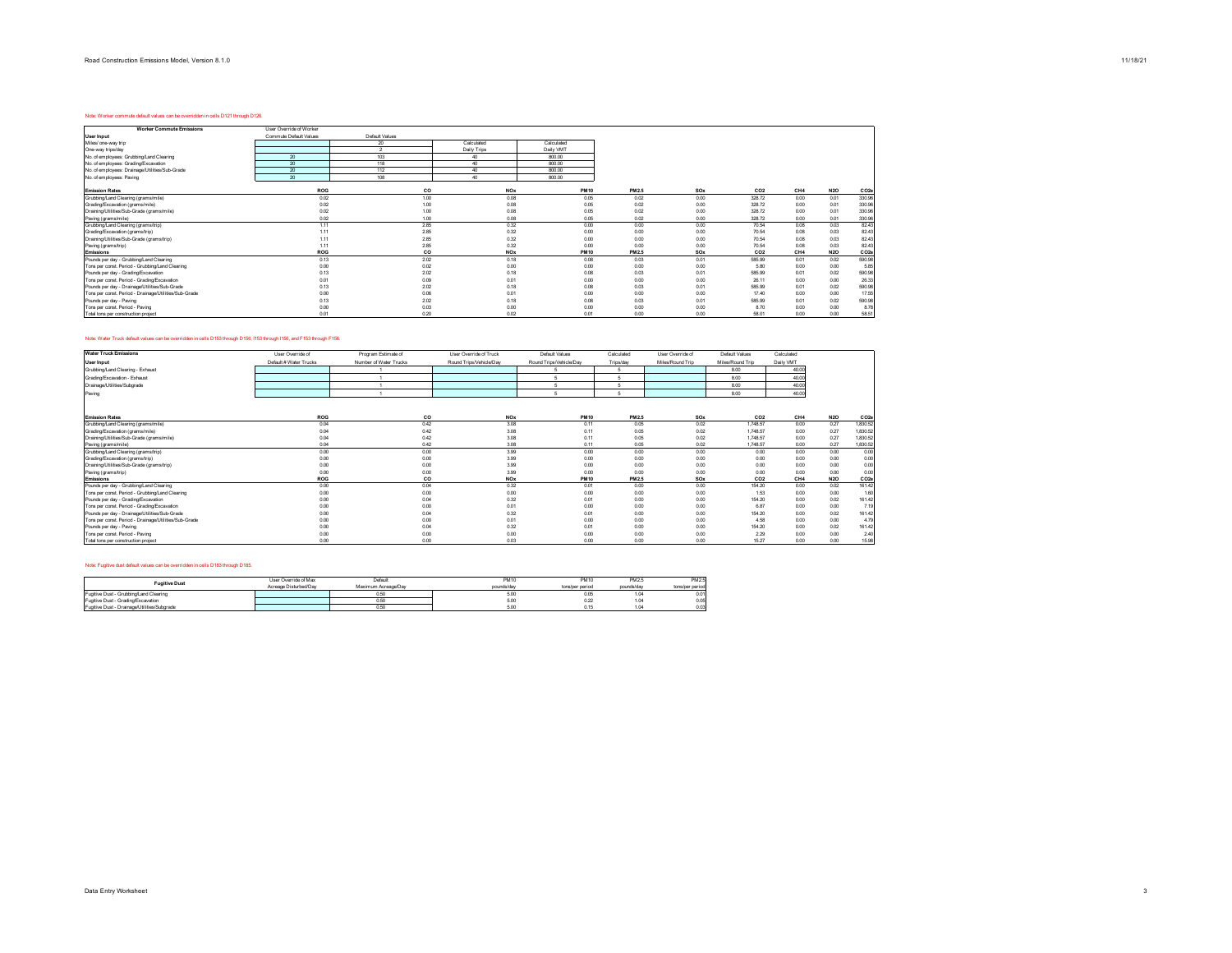| <b>Off-Road Equipment Emissions</b>    |                        |                                                                                                      |                                          |                                                 |              |               |                 |              |              |                |                  |              |              |                 |
|----------------------------------------|------------------------|------------------------------------------------------------------------------------------------------|------------------------------------------|-------------------------------------------------|--------------|---------------|-----------------|--------------|--------------|----------------|------------------|--------------|--------------|-----------------|
|                                        | Default                | Mitigation Option                                                                                    |                                          |                                                 |              |               |                 |              |              |                |                  |              |              |                 |
| <b>Grubbing/Land Clearing</b>          | Number of Vehicles     | Override of                                                                                          | Default                                  |                                                 | <b>ROG</b>   | $_{\rm CO}$   | NO <sub>x</sub> | PM10         | PM2.5        | SOx            | CO2              | CH4          | N2O          | CO <sub>2</sub> |
|                                        |                        | Default Equipment Tier (applicable only when                                                         |                                          |                                                 |              |               |                 |              |              |                |                  |              |              |                 |
| Override of Default Number of Vehicles | Program-estimate       | "Tier 4 Mitigation" Option Selected)                                                                 | Equipment Tier                           | Type                                            | pounds/day   | pounds/day    | pounds/day      | pounds/day   | pounds/day   | pounds/day     | pounds/day       | pounds/day   | pounds/day   | pounds/da       |
|                                        |                        |                                                                                                      | Model Default Tier                       | Aerial Lifts                                    | 0.00         | 0.00          | 0.00            | 0.00         | 0.00         | 0.00           | 0.00             | 0.00         | 0.00         | 0.00            |
|                                        |                        |                                                                                                      | Model Default Tier                       | Air Compressors                                 | 0.00         | 0.00          | 0.00            | 0.00         | 0.00         | 0.00           | 0.00             | 0.00         | 0.00         | 0.00            |
|                                        |                        |                                                                                                      | Model Default Tier                       | Bore/Drill Rigs                                 | 0.00         | 0.00          | 0.00            | 0.00         | 0.00         | 0.00           | 0.00             | 0.00         | 0.00         | 0.0             |
|                                        |                        |                                                                                                      | Model Default Tier                       | Cement and Mortar Mixers                        | 0.00         | 0.00          | 0.00            | 0.00         | 0.00         | 0.00           | 0.00             | 0.00         | 0.00         | 0.00            |
|                                        |                        |                                                                                                      | Model Default Tier                       | Concrete/Industrial Saws                        | 0.00         | 0.00          | 0.00            | 0.00         | 0.00         | 0.00           | 0.00             | 0.00         | 0.00         | 0.0             |
|                                        |                        |                                                                                                      | Model Default Tier                       | Cranes                                          | 0.00         | 0.00          | 0.00            | 0.00         | 0.00         | 0.00           | 0.00             | 0.00         | 0.00         | 0.00            |
|                                        | $\overline{1}$         |                                                                                                      | Model Default Tier                       | Crawler Tractors                                | 0.49         | 2.31          | 6.01            | 0.23         | 0.21         | 0.01           | 759.03           | 0.25         | 0.01         | 767.2           |
|                                        |                        |                                                                                                      | Model Default Tier                       | Crushing/Proc. Equipment                        | 0.00         | 0.00          | 0.00            | 0.00         | 0.00         | 0.00           | 0.00             | 0.00         | 0.00         | 0.0             |
|                                        | $\overline{2}$         |                                                                                                      | Model Default Tier                       | Excavators                                      | 0.40         | 6.51          | 3.55            | 0.17         | 0.16         | 0.01           | 1.000.03         | 0.32         | 0.01         | 1,010.8         |
|                                        |                        |                                                                                                      | Model Default Tier                       | Forklifts                                       | 0.00         | 0.00          | 0.00            | 0.00         | 0.00         | 0.00           | 0.00             | 0.00         | 0.00         | 0.0             |
|                                        |                        |                                                                                                      | Model Default Tier                       | Generator Sets                                  | 0.00         | 0.00          | 0.00            | 0.00         | 0.00         | 0.00           | 0.00             | 0.00         | 0.00         | 0.0             |
|                                        |                        |                                                                                                      | Model Default Tier                       | Graders                                         | 0.00         | 0.00          | 0.00            | 0.00         | 0.00         | 0.00           | 0.00             | 0.00         | 0.00         | 00              |
|                                        |                        |                                                                                                      | Model Default Tier                       | Off-Highway Tractors                            | 0.00         | 0.00          | 0.00            | 0.00         | 0.00         | 0.00           | 0.00             | 0.00         | 0.00         | 00              |
|                                        |                        |                                                                                                      | Model Default Tier                       | Off-Highway Trucks                              | 0.00         | 0.00          | 0.00            | 0.00         | 0.00         | 0.00           | 0.00             | 0.00         | 0.00         | 00              |
|                                        |                        |                                                                                                      | Model Default Tier                       | Other Construction Equipment                    | 0.00         | 0.00          | 0.00            | 0.00         | 0.00         | 0.00           | 0.00             | 0.00         | 0.00         | .no             |
|                                        |                        |                                                                                                      | Model Default Tier                       | Other General Industrial Equipment              | 0.00         | 0.00          | 0.00            | 0.00         | 0.00         | 0.00           | 0.00             | 0.00         | 0.00         | .no             |
|                                        |                        |                                                                                                      | Model Default Tier                       | Other Material Handling Equipment               | 0.00         | 0.00          | 0.00            | 0.00         | 0.00         | 0.00           | 0.00             | 0.00         | 0.00         |                 |
|                                        |                        |                                                                                                      | Model Default Tier                       | Pavers                                          | 0.00         | 0.00          | 0.00            | 0.00         | 0.00         | 0.00           | 0.00             | 0.00         | 0.00         | .no             |
|                                        |                        |                                                                                                      | Model Default Tier                       | Paving Equipment                                | 0.00         | 0.00          | 0.00            | 0.00         | 0.00         | 0.00           | 0.00             | 0.00         | 0.00         | .no             |
|                                        |                        |                                                                                                      | Model Default Tier                       | Plate Compactors                                | 0.00         | 0.00          | 0.00            | 0.00         | 0.00         | 0.00           | 0.00             | 0.00         | 0.00         | $\Omega$        |
|                                        |                        |                                                                                                      | Model Default Tier                       | Pressure Washers                                | 0.00         | 0.00          | 0.00            | 0.00         | 0.00         | 0.00           | 0.00             | 0.00         | 0.00         |                 |
|                                        |                        |                                                                                                      | Model Default Tier                       | Pumps                                           | 0.00         | 0.00          | 0.00            | 0.00         | 0.00         | 0.00           | 0.00             | 0.00         | 0.00         |                 |
|                                        |                        |                                                                                                      | Model Default Tier                       | Rollers                                         | 0.00         | 0.00          | 0.00            | 0.00         | 0.00         | 0.00           | 0.00             | 0.00         | 0.00         |                 |
|                                        |                        |                                                                                                      | Model Default Tier                       | Rough Terrain Forklifts                         | 0.00         | 0.00          | 0.00            | 0.00         | 0.00         | 0.00           | 0.00             | 0.00         | 0.00         | .no             |
|                                        |                        |                                                                                                      | Model Default Tier                       | Rubber Tired Dozers                             | 0.00         | 0.00          | 0.00            | 0.00         | 0.00         | 0.00           | 0.00             | 0.00         | 0.00         | 00              |
|                                        |                        |                                                                                                      | Model Default Tier                       | Rubber Tired Loaders                            | 0.00         | 0.00          | 0.00            | 0.00         | 0.00         | 0.00           | 0.00             | 0.00         | 0.00         | 0.0             |
|                                        |                        |                                                                                                      | Model Default Tier                       | Scrapers                                        | 0.00<br>4.53 | 0.00<br>23.78 | 0.00<br>28.39   | 0.00         | 0.00         | 0.00           | 0.00<br>3.895.78 | 0.00         | 0.00<br>0.03 | 00<br>3,915.6   |
|                                        | 79                     |                                                                                                      | Model Default Tier                       | Signal Boards<br>Skid Steer Loaders             | 0.00         |               | 0.00            | 1.10         | 1.10         | 0.05           |                  | 0.40         |              | 0.00            |
|                                        |                        |                                                                                                      | Model Default Tier<br>Model Default Tier |                                                 | 0.00         | 0.00<br>0.00  | 0.00            | 0.00<br>0.00 | 0.00<br>0.00 | 0.00<br>0.00   | 0.00<br>0.00     | 0.00<br>0.00 | 0.00<br>0.00 | 0.00            |
|                                        |                        |                                                                                                      | Model Default Tier                       | Surfacing Equipment                             |              |               |                 |              |              |                |                  |              |              |                 |
|                                        |                        |                                                                                                      | Model Default Tier                       | Sweepers/Scrubbers<br>Tractors/Loaders/Backhoes | 0.00<br>0.00 | 0.00<br>0.00  | 0.00<br>0.00    | 0.00<br>0.00 | 0.00<br>0.00 | 0.00<br>0.00   | 0.00<br>0.00     | 0.00<br>0.00 | 0.00<br>0.00 | 0.00<br>0.00    |
|                                        |                        |                                                                                                      | Model Default Tier                       |                                                 | 0.00         | 0.00          | 0.00            | 0.00         | 0.00         | 0.00           | 0.00             | 0.00         | 0.00         | 0.00            |
|                                        |                        |                                                                                                      | Model Default Tier                       | Trenchers<br>Welders                            | 0.00         | 0.00          | 0.00            | 0.00         | 0.00         | 0.00           | 0.00             | 0.00         | 0.00         | 00              |
|                                        |                        |                                                                                                      |                                          |                                                 |              |               |                 |              |              |                |                  |              |              |                 |
| <b>User-Defined Off-road Equipment</b> |                        | If non-default vehicles are used, please provide information in 'Non-default Off-road Equipment' tab |                                          |                                                 | <b>ROG</b>   | co            | NOx             | PM10         | PM2.5        | SOx            | CO2              | CH4          | N2O          | CO <sub>2</sub> |
| Number of Vehicles                     |                        | Equipment Tier                                                                                       |                                          | Type                                            | pounds/day   | pounds/day    | pounds/day      | pounds/day   | unds/dav     | pounds/day     | pounds/day       | pounds/day   | pounds/day   | pounds/da       |
| 0.00                                   |                        | N/A                                                                                                  |                                          |                                                 | 0.00         | 0.00          | 0.00            | 0.00         | 0.00         | 0.00           | 0.00             | 0.00         | 0.00         | 0.00            |
| 0.00                                   |                        | N/A                                                                                                  |                                          |                                                 | 0.00         | 0.00          | 0.00            | 0.00         | 0.00         | 0.00           | 0.00             | 0.00         | 0.00         | 0.00            |
| 0.00                                   |                        | N/A                                                                                                  |                                          |                                                 | 0.00         | 0.00          | 0.00            | 0.00         | 0.00         | 0.00           | 0.00             | 0.00         | 0.00         | 0.00            |
| 0.00                                   |                        | N/A                                                                                                  |                                          |                                                 | 0.00         | 0.00          | 0.00            | 0.00         | 0.00         | 0.00           | 0.00             | 0.00         | 0.00         | 0.00            |
| 000                                    |                        | N/A                                                                                                  |                                          |                                                 | 0.00         | 0.00          | 0.00            | 0.00         | 0.00         | 0.00           | 0.00             | 0.00         | 0.00         | 0.00            |
| 0.00                                   |                        | N/A                                                                                                  |                                          |                                                 | 0.00         | 0.00          | 0.00            | 0.00         | 0.00         | 0.00           | 0.00             | 0.00         | 0.00         | 0.00            |
| 0.00                                   |                        | N/A                                                                                                  |                                          |                                                 | 0.00         | 0.00          | 0.00            | 0.00         | 0.00         | 0.00           | 0.00             | 0.00         | 0.00         | 00              |
|                                        |                        |                                                                                                      |                                          |                                                 |              |               |                 |              |              |                |                  |              |              |                 |
|                                        | Grubbing/Land Clearing |                                                                                                      |                                          | pounds per day                                  | 5.43         | 32.61         | 37.96           | 1.50         | 1.47         | 0.07           | 5,654.84         | 0.97         | 0.05         | 5,693.6         |
|                                        | Grubbing/Land Clearing |                                                                                                      |                                          | tons per phase                                  | 0.05         | 0.32          | 0.38            | 0.01         | 0.01         | 0 <sub>m</sub> | 55.98            | 0.01         | 0.00         | 56.37           |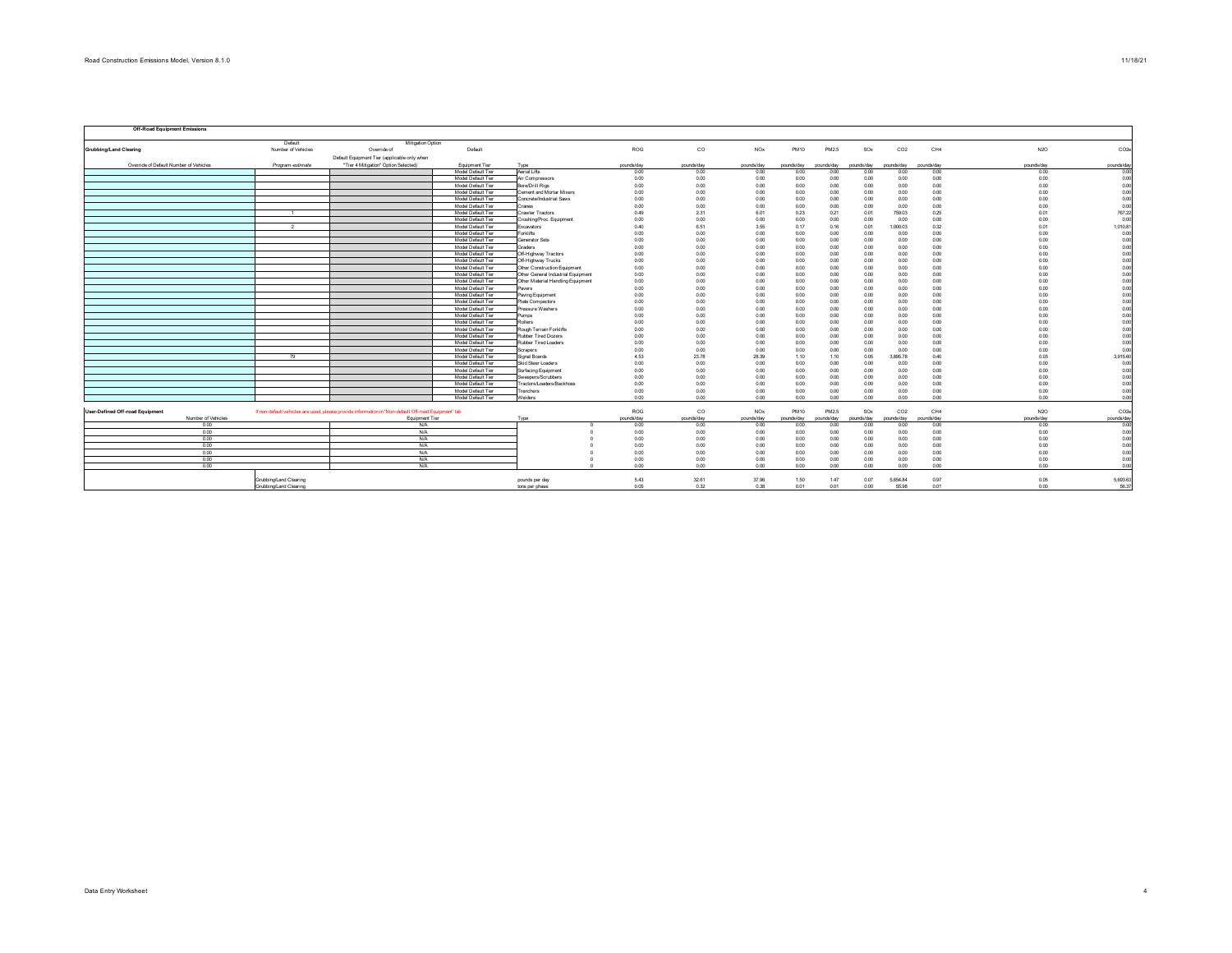|                                        | Default            | Mitigation Option                                                                                    |                                          |                                      |              |              |                 |              |              |              |              |              |              |                 |
|----------------------------------------|--------------------|------------------------------------------------------------------------------------------------------|------------------------------------------|--------------------------------------|--------------|--------------|-----------------|--------------|--------------|--------------|--------------|--------------|--------------|-----------------|
| Grading/Excavation                     | Number of Vehicles | Override of                                                                                          | Default                                  |                                      | ROG          | co           | NOx             | PM10         | PM2.5        | SOx          | CO2          | CH4          | N2O          | CO <sub>2</sub> |
|                                        |                    | Default Equipment Tier (applicable only when                                                         |                                          |                                      |              |              |                 |              |              |              |              |              |              |                 |
| Override of Default Number of Vehicles | Program-estimate   | "Tier 4 Mitigation" Option Selected)                                                                 | Equipment Tier                           | Type                                 | pounds/day   | pounds/day   | pounds/day      | pounds/day   | pounds/day   | pounds/day   | pounds/day   | pounds/day   | pounds/day   | pounds/da       |
|                                        |                    |                                                                                                      | Model Default Tier                       | Aerial Lifts                         | 0.00         | 0.00         | 0.00            | 0.00         | 0.00         | 0.00         | 0.00         | 0.00         | 0.00         | 0.00            |
|                                        |                    |                                                                                                      | Model Default Tier                       | Air Compressors                      | 0.00         | 0.00         | 0.00            | 0.00         | 0.00         | 0.00         | 0.00         | 0.00         | 0.00         | 0.00            |
|                                        |                    |                                                                                                      | Model Default Tier                       | Bore/Drill Rigs                      | 0.00         | 0.00         | 0.00            | 0.00         | 0.00         | 0.00         | 0.00         | 0.00         | 0.00         | 0.00            |
|                                        |                    |                                                                                                      | Model Default Tier                       | Cement and Mortar Mixers             | 0.00         | 0.00         | 0.00            | 0.00         | 0.00         | 0.00         | 0.00         | 0.00         | 0.00         | 0.00            |
|                                        |                    |                                                                                                      | Model Default Tier                       | Concrete/Industrial Saws             | 0.00         | 0.00         | 0.00            | 0.00         | 0.00         | 0.00         | 0.00         | 0.00         | 0.00         | 0.00            |
|                                        | $\circ$            |                                                                                                      | Model Default Tier                       | Cranes                               | 0.00         | 0.00         | 0.00            | 0.00         | 0.00         | 0.00         | 0.00         | 0.00         | 0.00         | 0.00            |
|                                        |                    |                                                                                                      | Model Default Tier                       | <b>Crawler Tractors</b>              | 0.49         | 2.31         | 6.01            | 0.23         | 0.21         | 0.01         | 759.03       | 0.25         | 0.01         | 767.22          |
|                                        |                    |                                                                                                      | Model Default Tier                       | Crushing/Proc. Equipment             | 0.00         | 0.00         | 0.00            | 0.00         | 0.00         | 0.00         | 0.00         | 0.00         | 0.00         | 0.00            |
|                                        | $\mathbf{R}$       |                                                                                                      | Model Default Tier                       | Excavators                           | 0.61         | 9.77         | 5.33            | 0.26         | 0.24         | 0.02         | 1,500.05     | 0.49         | 0.01         | 1,516.22        |
|                                        |                    |                                                                                                      | Model Default Tier                       | Forklifts                            | 0.00         | 0.00         | 0.00            | 0.00         | 0.00         | 0.00         | 0.00         | 0.00         | 0.00         | 0.00            |
|                                        |                    |                                                                                                      | Model Default Tier                       | Generator Sets                       | 0.00         | 0.00         | 0.00            | 0.00         | 0.00         | 0.00         | 0.00         | 0.00         | 0.00         | 0.00            |
|                                        |                    |                                                                                                      | Model Default Tier                       | Graders                              | 0.83         | 3.44         | 10.52           | 0.33         | 0.31         | 0.01         | 1,282.56     | 0.41         | 0.01         | 1,296.3         |
|                                        |                    |                                                                                                      | Model Default Tier                       | Off-Highway Tractors                 | 0.00         | 0.00         | 0.00            | 0.00         | 0.00         | 0.00         | 0.00         | 0.00         | 0.00         | 0.00            |
|                                        |                    |                                                                                                      | Model Default Tier                       | Off-Highway Trucks                   | 0.00         | 0.00         | 0.00            | 0.00         | 0.00         | 0.00         | 0.00         | 0.00         | 0.00         | 0.0             |
|                                        |                    |                                                                                                      | Model Default Tier                       | Other Construction Equipment         | 0.00         | 0.00         | 0.00            | 0.00         | 0.00         | 0.00         | 0.00         | 0.00         | 0.00         | 0.0             |
|                                        |                    |                                                                                                      | Model Default Tier                       | Other General Industrial Equipment   | 0.00         | 0.00         | 0.00            | 0.00         | 0.00         | 0.00         | 0.00         | 0.00         | 0.00         | 0.0             |
|                                        |                    |                                                                                                      | Model Default Tier                       | Other Material Handling Equipment    | 0.00         | 0.00         | 0.00            | 0.00         | 0.00         | 0.00         | 0.00         | 0.00         | 0.00         | 0.0<br>0.0      |
|                                        |                    |                                                                                                      | Model Default Tier<br>Model Default Tier | Pavers                               | 0.00         | 0.00         | 0.00            | 0.00         | 0.00         | 0.00         | 0.00         | 0.00         | 0.00         | 0.0             |
|                                        |                    |                                                                                                      | Model Default Tier                       | Paving Equipment<br>Plate Compactors | 0.00<br>0.00 | 0.00<br>0.00 | 0.00<br>0.00    | 0.00<br>0.00 | 0.00<br>0.00 | 0.00<br>0.00 | 0.00<br>0.00 | 0.00<br>0.00 | 0.00<br>0.00 | 0.0             |
|                                        |                    |                                                                                                      | Model Default Tier                       | Pressure Washers                     | 0.00         | 0.00         | 0.00            | 0.00         | 0.00         | 0.00         | 0.00         | 0.00         | 0.00         | 0.0             |
|                                        |                    |                                                                                                      | Model Default Tier                       | Pumps                                | 0.00         | 0.00         | 0.00            | 0.00         | 0.00         | 0.00         | 0.00         | 0.00         | 0.00         | 0.0             |
| 0.00                                   |                    |                                                                                                      | Model Default Tier                       | Rollers                              | 0.00         | 0.00         | 0.00            | 0.00         | 0.00         | 0.00         | 0.00         | 0.00         | 0.00         | 0.00            |
|                                        |                    |                                                                                                      | Model Default Tier                       | Rough Terrain Forklifts              | 0.00         | 0.00         | 0.00            | 0.00         | 0.00         | 0.00         | 0.00         | 0.00         | 0.00         | 0.00            |
|                                        |                    |                                                                                                      | Model Default Tier                       | Rubber Tired Dozers                  | 0.00         | 0.00         | 0.00            | 0.00         | 0.00         | 0.00         | 0.00         | 0.00         | 0.00         | 0.00            |
|                                        | $\overline{1}$     |                                                                                                      | Model Default Tier                       | Rubber Tired Loaders                 | 0.29         | 1.53         | 3.02            | 0.10         | 0.09         | 0.01         | 605.66       | 0.20         | 0.01         | 612.20          |
|                                        | $\overline{2}$     |                                                                                                      | Model Default Tier                       | Scrapers                             | 1.64         | 12.75        | 17.89           | 0.70         | 0.64         | 0.03         | 2,940.59     | 0.95         | 0.03         | 2,972.29        |
|                                        | 79                 |                                                                                                      | Model Default Tier                       | Signal Boards                        | 4.53         | 23.78        | 28.39           | 1.10         | 1.10         | 0.05         | 3,895.78     | 0.40         | 0.03         | 3,915.60        |
|                                        |                    |                                                                                                      | Model Default Tier                       | Skid Steer Loaders                   | 0.00         | 0.00         | 0.00            | 0.00         | 0.00         | 0.00         | 0.00         | 0.00         | 0.00         | 0.00            |
|                                        |                    |                                                                                                      | Model Default Tier                       | Surfacing Equipment                  | 0.00         | 0.00         | 0.00            | 0.00         | 0.00         | 0.00         | 0.00         | 0.00         | 0.00         | 0.00            |
|                                        |                    |                                                                                                      | Model Default Tier                       | Sweepers/Scrubbers                   | 0.00         | 0.00         | 0.00            | 0.00         | 0.00         | 0.00         | 0.00         | 0.00         | 0.00         | 0.00            |
|                                        | $\overline{A}$     |                                                                                                      | Model Default Tier                       | Tractors/Loaders/Backhoes            | 0.66         | 8.95         | 6.70            | 0.36         | 0.33         | 0.01         | 1.204.96     | 0.39         | 0.01         | 1,217.9         |
|                                        |                    |                                                                                                      | Model Default Tier                       | Trenchers                            | 0.00         | 0.00         | 0.00            | 0.00         | 0.00         | 0.00         | 0.00         | 0.00         | 0.00         | 0.00            |
|                                        |                    |                                                                                                      | Model Default Tier                       | Welders                              | 0.00         | 0.00         | 0.00            | 0.00         | 0.00         | 0.00         | 0.00         | 0.00         | 0.00         | 0.0             |
|                                        |                    |                                                                                                      |                                          |                                      |              |              |                 |              |              |              |              |              |              |                 |
| <b>User-Defined Off-road Equipment</b> |                    | If non-default vehicles are used, please provide information in 'Non-default Off-road Equipment' tab |                                          |                                      | ROG          | CO.          | NO <sub>x</sub> | PM10         | PM2.5        | SOx          | CO2          | CH4          | N2O          | CO <sub>2</sub> |
| Number of Vehicles                     |                    | Equipment Tier                                                                                       |                                          | Type                                 | pounds/day   | pounds/day   | pounds/day      | pounds/day   | unds/dav     | pounds/day   | pounds/day   | pounds/day   | pounds/day   | pounds/day      |
| 0.00                                   |                    | N/A                                                                                                  |                                          |                                      | 0.00         | 0.00         | 0.00            | 0.00         | 0.00         | 0.00         | 0.00         | 0.00         | 0.00         | 0.00            |
| 0.00                                   |                    | N/A                                                                                                  |                                          |                                      | 0.00         | 0.00         | 0.00            | 0.00         | 0.00         | 0.00         | 0.00         | 0.00         | 0.00         | 0.00            |
| 0.00                                   |                    | N/A                                                                                                  |                                          |                                      | 0.00         | 0.00         | 0.00            | 0.00         | 0.00         | 0.00         | 0.00         | 0.00         | 0.00         | 0.00            |
| 000                                    |                    | N/A                                                                                                  |                                          |                                      | 0.00         | 0.00         | 0.00            | 0.00         | 0.00         | 0.00         | 0.00         | 0.00         | 0.00         | 0.00            |
| 0.00                                   |                    | N/A                                                                                                  |                                          |                                      | 0.00         | 0.00         | 0.00            | 0.00         | 0.00         | 0.00         | 0.00         | 0.00         | 0.00         | 0.00            |
| 0.00                                   |                    | N/A                                                                                                  |                                          |                                      | 0.00         | 0.00         | 0.00            | 0.00         | 0.00         | 0.00         | 0.00         | 0.00         | 0.00         | 0.00<br>0.0     |
| 0.00                                   |                    | N/A                                                                                                  |                                          |                                      | 0.00         | 0.00         | 0.00            | 0.00         | 0.00         | 0.00         | 0.00         | 0.00         | 0.00         |                 |
|                                        | Grading/Excavation |                                                                                                      |                                          | pounds per day                       | 9.05         | 62.54        | 77.86           | 3.08         | 2.92         | 0.14         | 12, 188.63   | 3.09         | 0.11         | 12,297.8        |
|                                        | Grading/Excavation |                                                                                                      |                                          | tons ner obsse                       | 0.40         | 279          | 3.47            | 0.14         | 0.13         | 0.01         | 543.00       | 0.14         | 0.00         | 547.8           |
|                                        |                    |                                                                                                      |                                          |                                      |              |              |                 |              |              |              |              |              |              |                 |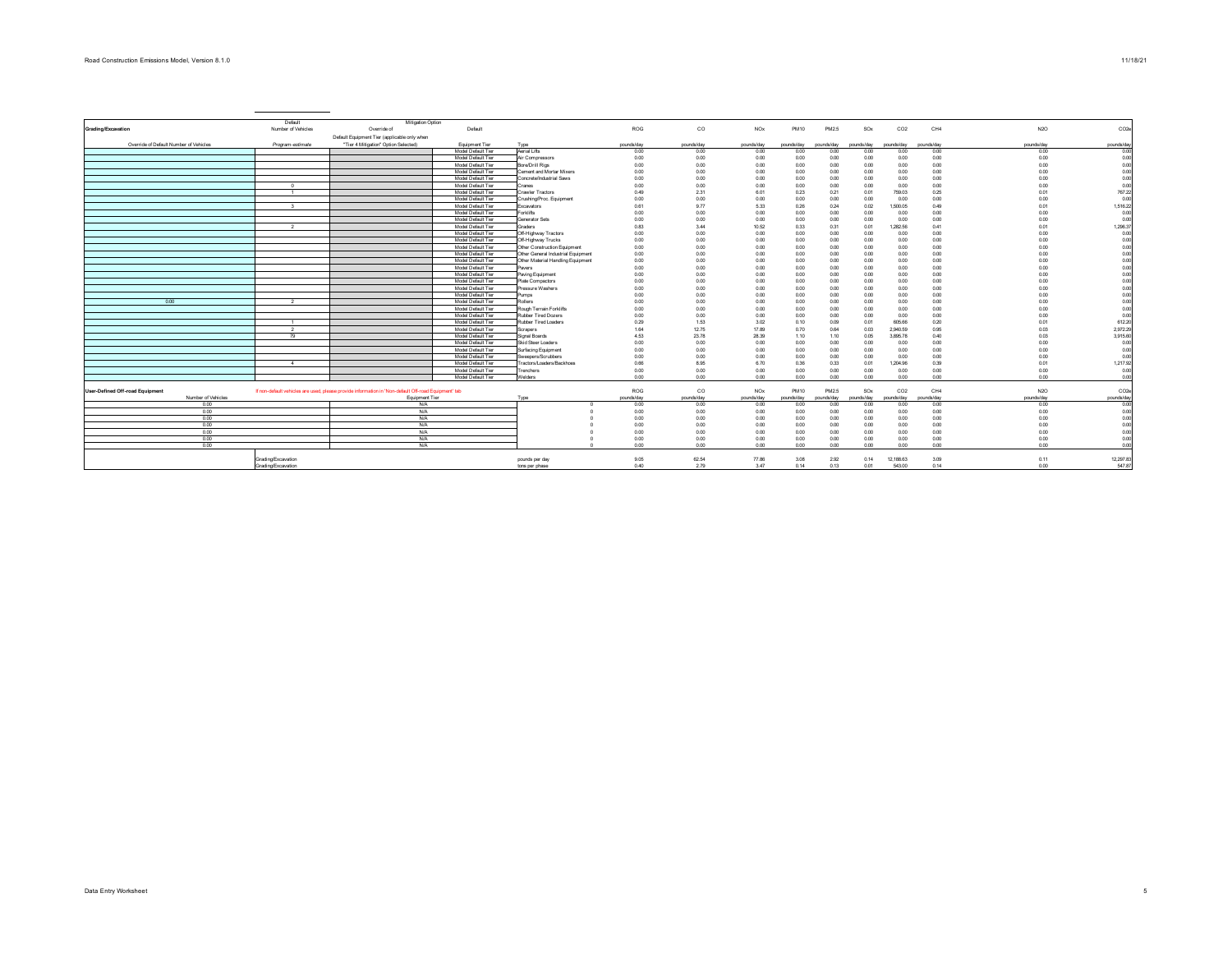|                                        | Default                      | Mitigation Option                                                                                    |                    |                                    |            |             |                        |            |            |            |            |            |            |                 |
|----------------------------------------|------------------------------|------------------------------------------------------------------------------------------------------|--------------------|------------------------------------|------------|-------------|------------------------|------------|------------|------------|------------|------------|------------|-----------------|
| Drainage/Utilities/Subgrade            | Number of Vehicles           | Override of                                                                                          | Default            |                                    | ROG        | co          | <b>NOx</b>             | PM10       | PM2.5      | SOx        | CO2        | CH4        | N2O        | CO <sub>2</sub> |
|                                        |                              | Default Equipment Tier (applicable only when                                                         |                    |                                    |            |             |                        |            |            |            |            |            |            |                 |
| Override of Default Number of Vehicles | Program-estimate             | "Tier 4 Mitigation" Option Selected)                                                                 | Equipment Tier     |                                    | pounds/day | pounds/day  | pounds/day             | pounds/day | pounds/day | pounds/day | pounds/day | pounds/day | pounds/day | pounds/day      |
|                                        |                              |                                                                                                      | Model Default Tier | Aerial Lifts                       | 0.00       | 0.00        | 0.00                   | 0.00       | 0.00       | 0.00       | 0.00       | 0.00       | 0.00       | 0.00            |
|                                        |                              |                                                                                                      | Model Default Tier | Air Compressors                    | 0.27       | 2.42        | 1.88                   | 0.11       | 0.11       | 0.00       | 375.26     | 0.02       | 0.00       | 376.7           |
| 1.00                                   |                              |                                                                                                      | Model Default Tier | Bore/Drill Rios                    | 0.22       | 2.04        | 2.27                   | 0.07       | 0.07       | 0.01       | 913.56     | 0.30       | 0.01       | 923.43          |
|                                        |                              |                                                                                                      | Model Default Tier | Cement and Mortar Mixers           | 0.00       | 0.00        | 0.00                   | 0.00       | 0.00       | 0.00       | 0.00       | 0.00       | 0.00       | 0.00            |
|                                        |                              |                                                                                                      | Model Default Tier | Concrete/Industrial Saws           | 0.00       | 0.00        | 0.00                   | 0.00       | 0.00       | 0.00       | 0.00       | 0.00       | 0.00       | 0.00            |
|                                        |                              |                                                                                                      | Model Default Tier | Cranes                             | 0.00       | 0.00        | 0.00                   | 0.00       | 0.00       | 0.00       | 0.00       | 0.00       | 0.00       | 0.00            |
|                                        |                              |                                                                                                      | Model Default Tier | Crawler Tractors                   | 0.00       | 0.00        | 0.00                   | 0.00       | 0.00       | 0.00       | 0.00       | 0.00       | 0.00       | 0.0             |
|                                        |                              |                                                                                                      | Model Default Tier | Crushing/Proc. Equipment           | 0.00       | 0.00        | 0.00                   | 0.00       | 0.00       | 0.00       | 0.00       | 0.00       | 0.00       | 0.00            |
|                                        |                              |                                                                                                      | Model Default Tier | Excavators                         | 0.00       | 0.00        | 0.00                   | 0.00       | 0.00       | 0.00       | 0.00       | 0.00       | 0.00       | 0.00            |
|                                        |                              |                                                                                                      | Model Default Tier | Forklifts                          | 0.00       | 0.00        | 0.00                   | 0.00       | 0.00       | 0.00       | 0.00       | 0.00       | 0.00       | 0.00            |
|                                        |                              |                                                                                                      | Model Default Tier | Generator Sets                     | 0.33       | 3.68        | 2.93                   | 0.15       | 0.15       | 0.01       | 623.04     | 0.03       | 0.00       | 625.1           |
|                                        | $\blacksquare$               |                                                                                                      | Model Default Tier | Graders                            | 0.41       | 1.72        | 5.26                   | 0.17       | 0.15       | 0.01       | 641.28     | 0.21       | 0.01       | 648.1           |
|                                        |                              |                                                                                                      | Model Default Tier | Off-Highway Tractors               | 0.00       | 0.00        | 0.00                   | 0.00       | 0.00       | 0.00       | 0.00       | 0.00       | 0.00       | 0.00            |
|                                        |                              |                                                                                                      | Model Default Tier | Off-Highway Trucks                 | 0.00       | 0.00        | 0.00                   | 0.00       | 0.00       | 0.00       | 0.00       | 0.00       | 0.00       | 0.0             |
|                                        |                              |                                                                                                      | Model Default Tier | Other Construction Equipment       | 0.00       | 0.00        | 0.00                   | 0.00       | 0.00       | 0.00       | 0.00       | 0.00       | 0.00       | 0.0             |
|                                        |                              |                                                                                                      | Model Default Tier | Other General Industrial Equipment | 0.00       | 0.00        | 0.00                   | 0.00       | 0.00       | 0.00       | 0.00       | 0.00       | 0.00       | 0.0             |
|                                        |                              |                                                                                                      | Model Default Tier | Other Material Handling Equipment  | 0.00       | 0.00        | 0.00                   | 0.00       | 0.00       | 0.00       | 0.00       | 0.00       | 0.00       | 0.0             |
|                                        |                              |                                                                                                      | Model Default Tier | Pavers                             | 0.00       | 0.00        | 0.00                   | 0.00       | 0.00       | 0.00       | 0.00       | 0.00       | 0.00       | 0.0             |
|                                        |                              |                                                                                                      | Model Default Tier | Paving Equipment                   | 0.00       | 0.00        | 0.00                   | 0.00       | 0.00       | 0.00       | 0.00       | 0.00       | 0.00       | 0.0             |
|                                        |                              |                                                                                                      | Model Default Tier | Plate Compactors                   | 0.04       | 0.21        | 0.25                   | 0.01       | 0.01       | 0.00       | 34.48      | 0.00       | 0.00       | 34.65           |
|                                        |                              |                                                                                                      | Model Default Tier | Pressure Washers                   | 0.00       | 0.00        | 0.00                   | 0.00       | 0.00       | 0.00       | 0.00       | 0.00       | 0.00       | 0.00            |
|                                        | $\blacksquare$               |                                                                                                      | Model Default Tier | Pumps                              | 0.35       | 3.73        | 2.97                   | 0.16       | 0.16       | 0.01       | 623.04     | 0.03       | 0.00       | 625.23          |
|                                        |                              |                                                                                                      | Model Default Tier | Rollers                            | 0.00       | 0.00        | 0.00                   | 0.00       | 0.00       | 0.00       | 0.00       | 0.00       | 0.00       | 0.00            |
|                                        | $-1$                         |                                                                                                      | Model Default Tier | Rough Terrain Forklifts            | 0.11       | 2.29        | 1.48                   | 0.05       | 0.05       | 0.00       | 333.75     | 0.11       | 0.00       | 337.39          |
|                                        |                              |                                                                                                      | Model Default Tier | Rubber Tired Dozers                | 0.00       | 0.00        | 0.00                   | 0.00       | 0.00       | 0.00       | 0.00       | 0.00       | 0.00       | 0.00            |
|                                        |                              |                                                                                                      | Model Default Tier | Rubber Tired Loaders               | 0.00       | 0.00        | 0.00                   | 0.00       | 0.00       | 0.00       | 0.00       | 0.00       | 0.00       | 0.00            |
|                                        | $\overline{1}$               |                                                                                                      | Model Default Tier | Scrapers                           | 0.82       | 6.38        | 8.94                   | 0.35       | 0.32       | 0.02       | 1,470.30   | 0.48       | 0.01       | 1,486.1         |
|                                        | 79                           |                                                                                                      | Model Default Tier | Signal Boards                      | 4.53       | 23.78       | 28.39                  | 1.10       | 1.10       | 0.05       | 3,895.78   | 0.40       | 0.03       | 3,915.60        |
|                                        |                              |                                                                                                      | Model Default Tier | Skid Steer Loaders                 | 0.00       | 0.00        | 0.00                   | 0.00       | 0.00       | 0.00       | 0.00       | 0.00       | 0.00       | 0.00            |
|                                        |                              |                                                                                                      | Model Default Tier | Surfacing Equipment                | 0.00       | 0.00        | 0.00                   | 0.00       | 0.00       | 0.00       | 0.00       | 0.00       | 0.00       | 0.00            |
|                                        |                              |                                                                                                      | Model Default Tier | Sweepers/Scrubbers                 | 0.00       | 0.00        | 0.00                   | 0.00       | 0.00       | 0.00       | 0.00       | 0.00       | 0.00       | 0.00            |
|                                        | $\mathbf{3}$                 |                                                                                                      | Model Default Tier | Fractors/Loaders/Backhoes          | 0.49       | 6.71        | 5.03                   | 0.27       | 0.25       | 0.01       | 903.72     | 0.29       | 0.01       | 913.4           |
|                                        |                              |                                                                                                      | Model Default Tier | Trenchers                          | 0.00       | 0.00        | 0.00                   | 0.00       | 0.00       | 0.00       | 0.00       | 0.00       | 0.00       | 0.00            |
|                                        |                              |                                                                                                      | Model Default Tier | Welders                            | 0.00       | 0.00        | 0.00                   | 0.00       | 0.00       | 0.00       | 0.00       | 0.00       | 0.00       | 0.00            |
|                                        |                              |                                                                                                      |                    |                                    |            |             |                        |            |            |            |            |            |            |                 |
| <b>User-Defined Off-road Equipment</b> |                              | If non-default vehicles are used, please provide information in 'Non-default Off-road Equipment' tab |                    |                                    | ROG        | $_{\rm CO}$ | <b>NO</b> <sub>x</sub> | PM10       | PM2.5      | SOx        | CO2        | CH4        | N2O        | CO <sub>2</sub> |
| Number of Vehicles                     |                              | Equipment Tier                                                                                       |                    | Tyne                               | pounds/day | pounds/day  | ng inds/day            | nnunds/dav | unds/dav   | nunds/dav  | nounde/day | nnunds/dav | nounds/day | pounds/day      |
| 0.00                                   |                              | N/A                                                                                                  |                    |                                    | 0.00       | 0.00        | 0.00                   | 0.00       | 0.00       | 0.00       | 0.00       | 0.00       | 0.00       | 0.00            |
| 0.00                                   |                              | N/A                                                                                                  |                    |                                    | 0.00       | 0.00        | 0.00                   | 0.00       | 0.00       | 0.00       | 0.00       | 0.00       | 0.00       | 0.00            |
| 0.00                                   |                              | N/A                                                                                                  |                    |                                    | 0.00       | 0.00        | 0.00                   | 0.00       | 0.00       | 0.00       | 0.00       | 0.00       | 0.00       | 0.00            |
| 000                                    |                              | N/A                                                                                                  |                    |                                    | 0.00       | 0.00        | 0.00                   | 0.00       | 0.00       | 0.00       | 0.00       | 0.00       | 0.00       | 0.00            |
| 0.00                                   |                              | N/A                                                                                                  |                    |                                    | 0.00       | 0.00        | 0.00                   | 0.00       | 0.00       | 0.00       | 0.00       | 0.00       | 0.00       | 0.00            |
| 0.00                                   |                              | N/A                                                                                                  |                    |                                    | 0.00       | 0.00        | 0.00                   | 0.00       | 0.00       | 0.00       | 0.00       | 0.00       | 0.00       | 0.00            |
| 0.00                                   |                              | N/A                                                                                                  |                    |                                    | 0.00       | 0.00        | 0.00                   | 0.00       | 0.00       | 0.00       | 0.00       | 0.00       | 0.00       | 0.0             |
|                                        |                              |                                                                                                      |                    |                                    |            |             |                        |            |            |            |            |            |            |                 |
|                                        | Drainage/Utilities/Sub-Grade |                                                                                                      |                    | pounds per day                     | 7.59       | 52.96       | 59.40                  | 2.44       | 2.36       | 0.12       | 9.814.20   | 1.87       | 0.08       | 9,885.9         |
|                                        | Drainane/Ufilities/Sub-Grade |                                                                                                      |                    | tons ner obsse                     | 0.23       | 1.57        | 176                    | 0.07       | 0.07       | 0.001      | 291.48     | 0.06       | 0.00       | 293.61          |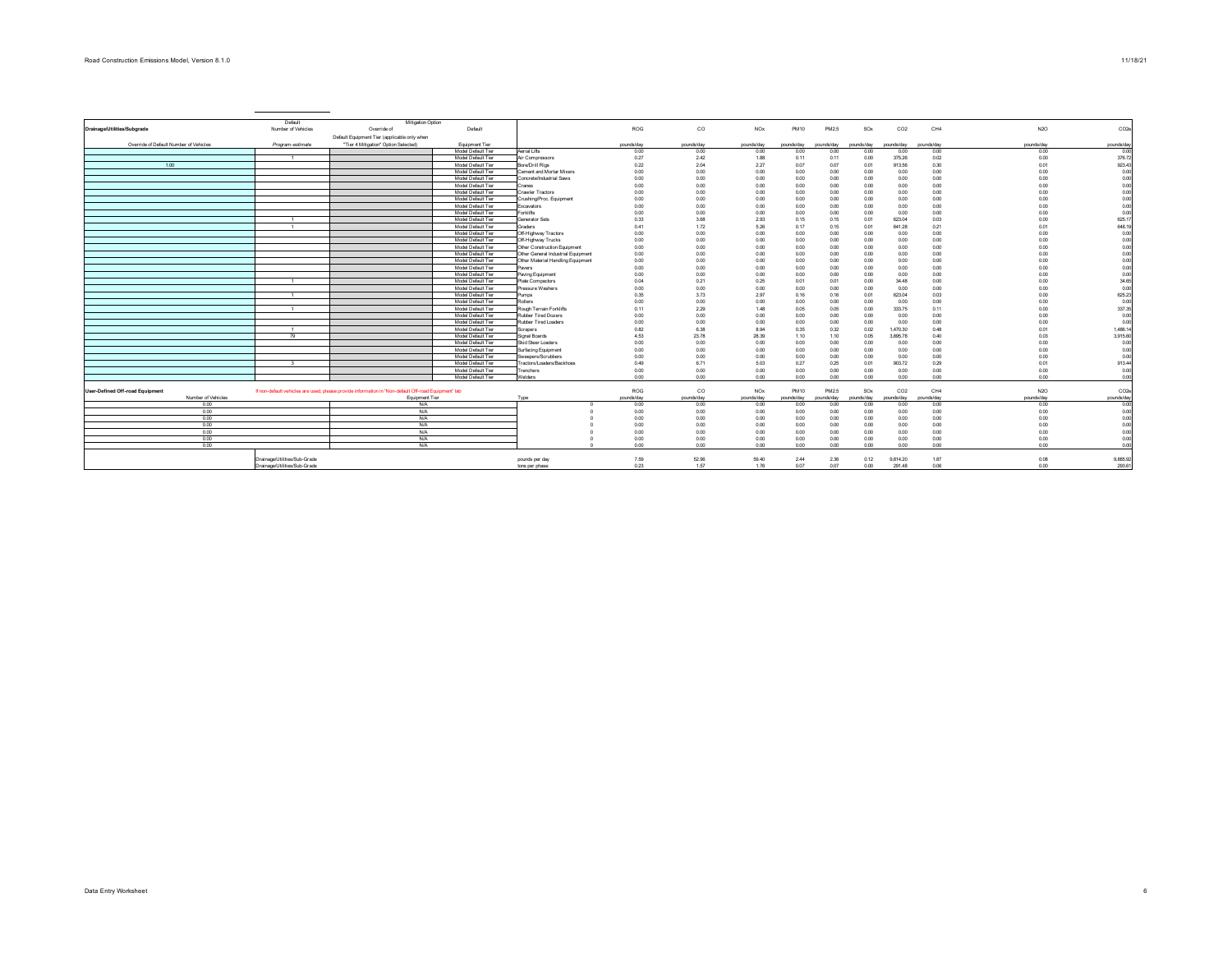|                                                              | Default            | Mitigation Option                                                                                    |                                          |                                           |              |                |              |                |              |              |              |              |              |                  |
|--------------------------------------------------------------|--------------------|------------------------------------------------------------------------------------------------------|------------------------------------------|-------------------------------------------|--------------|----------------|--------------|----------------|--------------|--------------|--------------|--------------|--------------|------------------|
| Paving                                                       | Number of Vehicles | Override of                                                                                          | Default                                  |                                           | ROG          | $_{\rm CO}$    | NOx          | PM10           | PM2.5        | SOx          | CO2          | CH4          | N2O          | CO <sub>26</sub> |
|                                                              |                    | Default Equipment Tier (applicable only when                                                         |                                          |                                           |              |                |              |                |              |              |              |              |              |                  |
| Override of Default Number of Vehicles                       | Program-estimate   | "Tier 4 Mitigation" Option Selected)                                                                 | Fournment Tier                           | Tyne                                      | nounds/day   | nounds/day     | nounds/day   | nnunds/day     | vehven m     | nounds/day   | nounds/day   | nnunds/day   | nounds/day   | pounds/day       |
|                                                              |                    |                                                                                                      | Model Default Tier                       | Aerial Lifts                              | 0.00         | 0.00           | 0.00         | 0.00           | 0.00         | 0.00         | 0.00         | 0.00         | 0.00         | 0.0              |
|                                                              |                    |                                                                                                      | Model Default Tier                       | Air Compressors                           | 0.00         | 0.00           | 0.00         | 0.00           | 0.00         | 0.00         | 0.00         | 0.00         | 0.00         | 0.00             |
|                                                              |                    |                                                                                                      | Model Default Tier                       | Bore/Drill Rios                           | 0.00         | 0.00           | 0.00         | 0.00           | 0.00         | 0.00         | 0.00         | 0.00         | 0.00         | 0.00             |
|                                                              |                    |                                                                                                      | Model Default Tier                       | Cement and Mortar Mixers                  | 0.00         | 0.00           | 0.00         | 0.00           | 0.00         | 0.00         | 0.00         | 0.00         | 0.00         | 0.00             |
|                                                              |                    |                                                                                                      | Model Default Tier                       | Concrete/Industrial Saws                  | 0.00         | 0.00           | 0.00         | 0.00           | 0.00         | 0.00         | 0.00         | 0.00         | 0.00         | 0.00             |
|                                                              |                    |                                                                                                      | Model Default Tier                       | Cranes                                    | 0.00         | 0.00           | 0.00         | 0.00           | 0.00         | 0.00         | 0.00         | 0.00         | 0.00         | 0.0              |
|                                                              |                    |                                                                                                      | Model Default Tier                       | Crawler Tractors                          | 0.00         | 0.00           | 0.00         | 0.00           | 0.00         | 0.00         | 0.00         | 0.00         | 0.00         | 0.00             |
|                                                              |                    |                                                                                                      | Model Default Tier                       | Crushing/Proc. Equipment                  | 0.00         | 0.00           | 0.00         | 0.00           | 0.00         | 0.00         | 0.00         | 0.00         | 0.00         | 0.0              |
|                                                              |                    |                                                                                                      | Model Default Tier                       | <b>Excavators</b>                         | 0.00         | 0.00           | 0.00         | 0.00           | 0.00         | 0.00         | 0.00         | 0.00         | 0.00         | 0.0              |
|                                                              |                    |                                                                                                      | Model Default Tier                       | Forklifts                                 | 0.00         | 0.00           | 0.00         | 0.00           | 0.00         | 0.00         | 0.00         | 0.00         | 0.00         | 0.0              |
|                                                              |                    |                                                                                                      | Model Default Tier                       | Generator Sets                            | 0.00         | 0.00           | 0.00         | 0.00           | 0.00         | 0.00         | 0.00         | 0.00         | 0.00         | 0.0              |
|                                                              |                    |                                                                                                      | Model Default Tier                       | Graders                                   | 0.00         | 0.00           | 0.00         | 0.00           | 0.00         | 0.00         | 0.00         | 0.00         | 0.00         | 0.0              |
|                                                              |                    |                                                                                                      | Model Default Tier                       | Off-Highway Tractors                      | 0.00         | 0.00           | 0.00         | 0.00           | 0.00         | 0.00         | 0.00         | 0.00         | 0.00         | 0.0              |
|                                                              |                    |                                                                                                      | Model Default Tier                       | Off-Highway Trucks                        | 0.00         | 0.00           | 0.00         | 0.00           | 0.00         | 0.00         | 0.00         | 0.00         | 0.00         | 0.0              |
|                                                              |                    |                                                                                                      | Model Default Tier                       | Other Construction Equipment              | 0.00         | 0.00           | 0.00         | 0.00           | 0.00         | 0.00         | 0.00         | 0.00         | 0.00         | 0.00             |
|                                                              |                    |                                                                                                      | Model Default Tier                       | Other General Industrial Equipment        | 0.00         | 0.00           | 0.00         | 0.00           | 0.00         | 0.00         | 0.00         | 0.00         | 0.00         | 0.0              |
|                                                              |                    |                                                                                                      | Model Default Tier                       | Other Material Handling Equipment         | 0.00         | 0.00           | 0.00         | 0.00           | 0.00         | 0.00         | 0.00         | 0.00         | 0.00         | 0.00             |
|                                                              |                    |                                                                                                      | Model Default Tier                       | Pavers                                    | 0.21         | 2.88           | 2.10         | 0.10           | 0.09         | 0.00         | 455.26       | 0.15         | 0.00         | 460.1            |
|                                                              |                    |                                                                                                      | Model Default Tier                       | Paving Equipment                          | 0.18         | 2.55           | 1.74         | 0.08           | 0.06         | 0.00         | 394.47       | 0.13         | 0.00         | 398.7            |
|                                                              |                    |                                                                                                      | Model Default Tier                       | Plate Compactors                          | 0.00         | 0.00           | 0.00         | 0.00           | 0.00         | 0.00         | 0.00         | 0.00         | 0.00         | 0.00             |
|                                                              |                    |                                                                                                      | Model Default Tier                       | Pressure Washers                          | 0.00         | 0.00           | 0.00         | 0.00           | 0.00         | 0.00         | 0.00         | 0.00         | 0.00         | 0.00             |
|                                                              |                    |                                                                                                      | Model Default Tier                       | Pumps                                     | 0.00         | 0.00           | 0.00         | 0.00           | 0.00         | 0.00         | 0.00         | 0.00         | 0.00         | 0.00             |
|                                                              |                    |                                                                                                      | Model Default Tier                       | Rollers                                   | 0.33         | 3.72           | 3.45         | 0.20           | 0.18         | 0.01         | 508.21       | 0.16         | 0.00         | 513.60           |
|                                                              |                    |                                                                                                      | Model Default Tier                       | Rough Terrain Forklifts                   | 0.00         | 0.00           | 0.00         | 0.00           | 0.00         | 0.00         | 0.00         | 0.00         | 0.00         | 0.00             |
|                                                              |                    |                                                                                                      | Model Default Tier                       | Rubber Tired Dozers                       | 0.00         | 0.00           | 0.00         | 0.00           | 0.00         | 0.00         | 0.00         | 0.00         | 0.00         | 0.00             |
|                                                              |                    |                                                                                                      | Model Default Tier<br>Model Default Tier | Rubber Tired Loaders<br>Scrapers          | 0.00<br>0.00 | 0.00<br>0.00   | 0.00<br>0.00 | 0.00<br>0.00   | 0.00<br>0.00 | 0.00<br>0.00 | 0.00<br>0.00 | 0.00<br>0.00 | 0.00<br>0.00 | 0.00<br>0.00     |
|                                                              | 79                 |                                                                                                      | Model Default Tier                       | Signal Boards                             | 4.53         | 23.78          | 28.39        | 1.10           | 1.10         | 0.05         | 3,895.78     | 0.40         | 0.03         | 3,915.60         |
|                                                              |                    |                                                                                                      | Model Default Tier                       | Skid Steer Loaders                        | 0.00         | 0.00           | 0.00         | 0.00           | 0.00         | 0.00         | 0.00         | 0.00         | 0.00         | 0.00             |
|                                                              |                    |                                                                                                      | Model Default Tier                       |                                           | 0.00         | 0.00           | 0.00         | 0.00           | 0.00         | 0.00         | 0.00         | 0.00         | 0.00         | 0.00             |
|                                                              |                    |                                                                                                      | Model Default Tier                       | Surfacing Equipment<br>Sweepers/Scrubbers | 0.00         | 0.00           | 0.00         | 0.00           | 0.00         | 0.00         | 0.00         | 0.00         | 0.00         | 0.00             |
|                                                              |                    |                                                                                                      | Model Default Tier                       | Tractors/Loaders/Backhoes                 | 0.49         | 6.71           | 5.03         | 0.27           | 0.25         | 0.01         | 903.72       | 0.29         | 0.01         | 913.4            |
|                                                              |                    |                                                                                                      | Model Default Tier                       | Trenchers                                 | 0.00         | 0.00           | 0.00         | 0.00           | 0.00         | 0.00         | 0.00         | 0.00         | 0.00         | 0.00             |
|                                                              |                    |                                                                                                      | Model Default Tier                       | Welders                                   | 0.00         | 0 <sub>m</sub> | 0.00         | 0 <sub>m</sub> | 0.00         | 0.00         | 0.00         | 0.00         | 0.00         | 0.00             |
|                                                              |                    |                                                                                                      |                                          |                                           |              |                |              |                |              |              |              |              |              |                  |
| <b>User-Defined Off-road Equipment</b>                       |                    | If non-default vehicles are used, please provide information in 'Non-default Off-road Equipment' tab |                                          |                                           | <b>ROG</b>   | $_{\rm CO}$    | <b>NOx</b>   | PM10           | PM2.5        | SOx          | CO2          | CH4          | N2O          | CO <sub>2</sub>  |
| Number of Vehicles                                           |                    | Equipment Tier                                                                                       |                                          | Type                                      | pounds/day   | pounds/day     | pounds/day   | pounds/day     | pounds/day   | pounds/day   | pounds/day   | pounds/day   | pounds/day   | pounds/day       |
| 0.00                                                         |                    | N/A                                                                                                  |                                          |                                           | 0.00         | 0.00           | 0.00         | 0.00           | 0.00         | 0.00         | 0.00         | 0.00         | 0.00         | 0.00             |
| 0.00                                                         |                    | N/A                                                                                                  |                                          |                                           | 0.00         | 0.00           | 0.00         | 0.00           | 0.00         | 0.00         | 0.00         | 0.00         | 0.00         | 0.00             |
| 000                                                          |                    | N/A                                                                                                  |                                          |                                           | 0.00         | 0.00           | 0.00         | 0.00           | 0.00         | 0.00         | 0.00         | 0.00         | 0.00         | 0.00             |
| 0.00                                                         |                    | N/A                                                                                                  |                                          |                                           | 0.00         | 0.00           | 0.00         | 0.00           | 0.00         | 0.00         | 0.00         | 0.00         | 0.00         | 0.00             |
| 0.00                                                         |                    | N/A                                                                                                  |                                          |                                           | 0.00         | 0.00           | 0.00         | 0.00           | 0.00         | 0.00         | 0.00         | 0.00         | 0.00         | 0.00             |
| 0.00                                                         |                    | N/A                                                                                                  |                                          |                                           | 0.00         | 0.00           | 0.00         | 0.00           | 0.00         | 0.00         | 0.00         | 0.00         | 0.00         | 0.00             |
| 0.00                                                         |                    | N/A                                                                                                  |                                          |                                           | 0.00         | 0.00           | 0.00         | 0.00           | 0.00         | 0.00         | 0.00         | 0.00         | 0.00         | 0.0              |
|                                                              |                    |                                                                                                      |                                          |                                           |              |                |              |                |              |              |              |              |              |                  |
|                                                              | Paving             |                                                                                                      |                                          | pounds per day                            | 5.74         | 39.64          | 40.71        | 1.76           | 1.71         | 0.08         | 6,157.43     | 1.14         | 0.05         | 6,201.61         |
|                                                              | Pavino             |                                                                                                      |                                          | tons per phase                            | 0.09         | 0.59           | 0.60         | 0.03           | 0.03         | 0.00         | 91.44        | 0.02         | 0.00         | 92.09            |
|                                                              |                    |                                                                                                      |                                          |                                           |              |                |              |                |              |              |              |              |              |                  |
| Total Emissions all Phases (tons per construction period) => |                    |                                                                                                      |                                          |                                           | 0.77         | 5.27           | 6.21         | 0.25           | 0.24         | 0.01         | 981.91       | 0.22         | 0.01         | 989.94           |